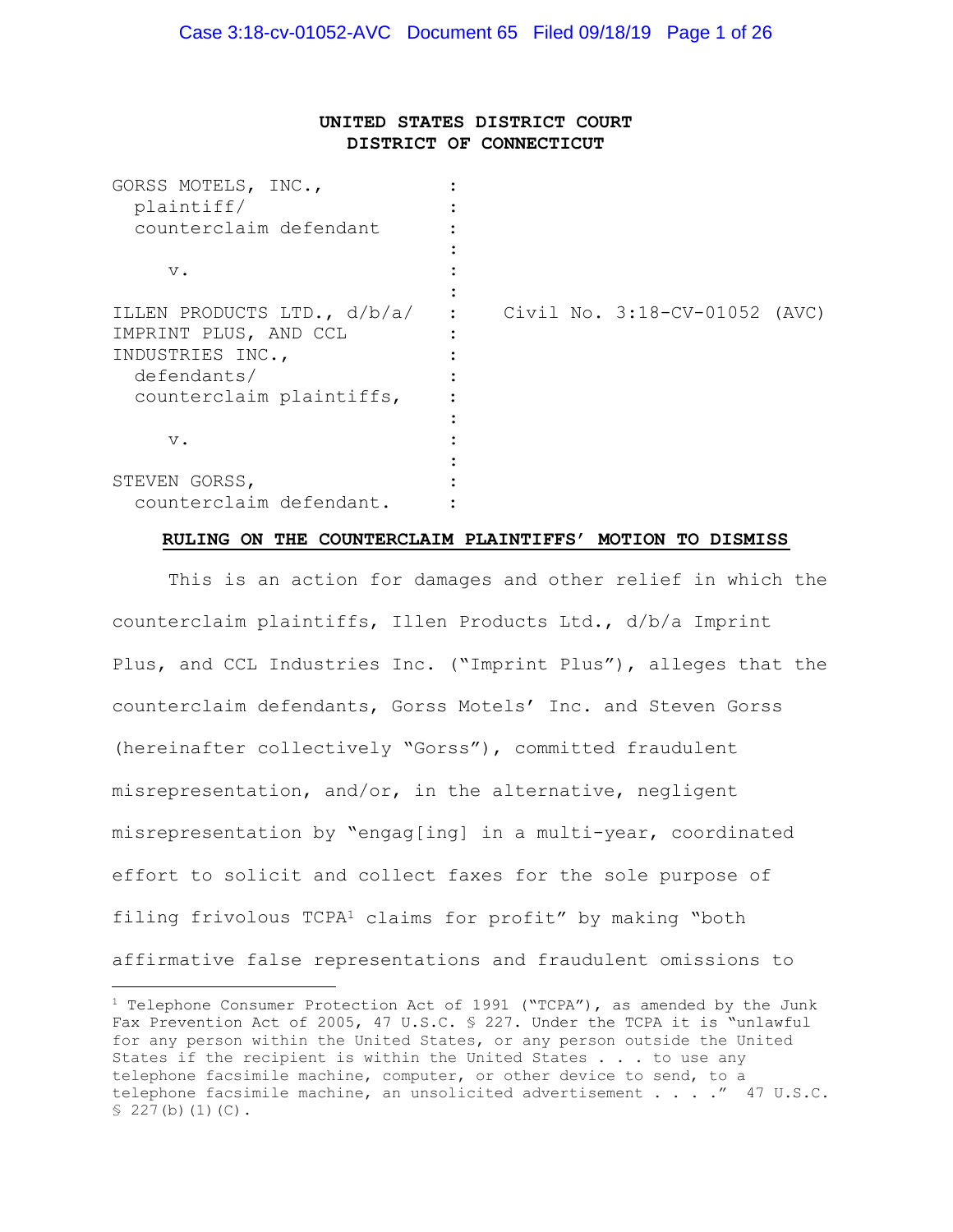## Case 3:18-cv-01052-AVC Document 65 Filed 09/18/19 Page 2 of 26

Wyndham and its approved suppliers[,]" including Imprint Plus. The court has jurisdiction pursuant to 28 U.S.C.  $\$$  1332<sup>2</sup> and 28 U.S.C. § 1367.<sup>3</sup>

Gorss has filed a motion to dismiss the counterclaim (document no. 40) pursuant to Rule 12(b)(6) of the Federal Rules of Civil Procedure, arguing that Imprint Plus's counterclaim should be dismissed for failure to state a claim upon which relief can be granted.

The issues presented are whether: 1) the counterclaim is premature because the allegations are "thinly veiled" vexatious litigation or abuse of process claims; 2) the allegations in the counterclaim were sufficient to plead fraud under Rule 9(b); and 3) the allegations in the complaint are sufficient to meet the elements of a fraudulent or negligent misrepresentation claim.

For the following reasons, the motion to dismiss Imprint Plus's counterclaim is denied.

<sup>2</sup> 28 U.S.C. § 1332 states in relevant part that the "district courts shall have original jurisdiction of all civil actions where the matter in controversy exceeds the sum or value of  $$75,000$  . . . and is between (1) citizens of different states. . . ."

<sup>3</sup> 28 U.S.C. § 1367 provides in relevant part: "[I]n any civil action of which the district courts have original jurisdiction, the district courts shall have supplemental jurisdiction over all other claims that are so related to claims in the action within such original jurisdiction that they form part of the same case or controversy under Article III of the United States Constitution. . . ."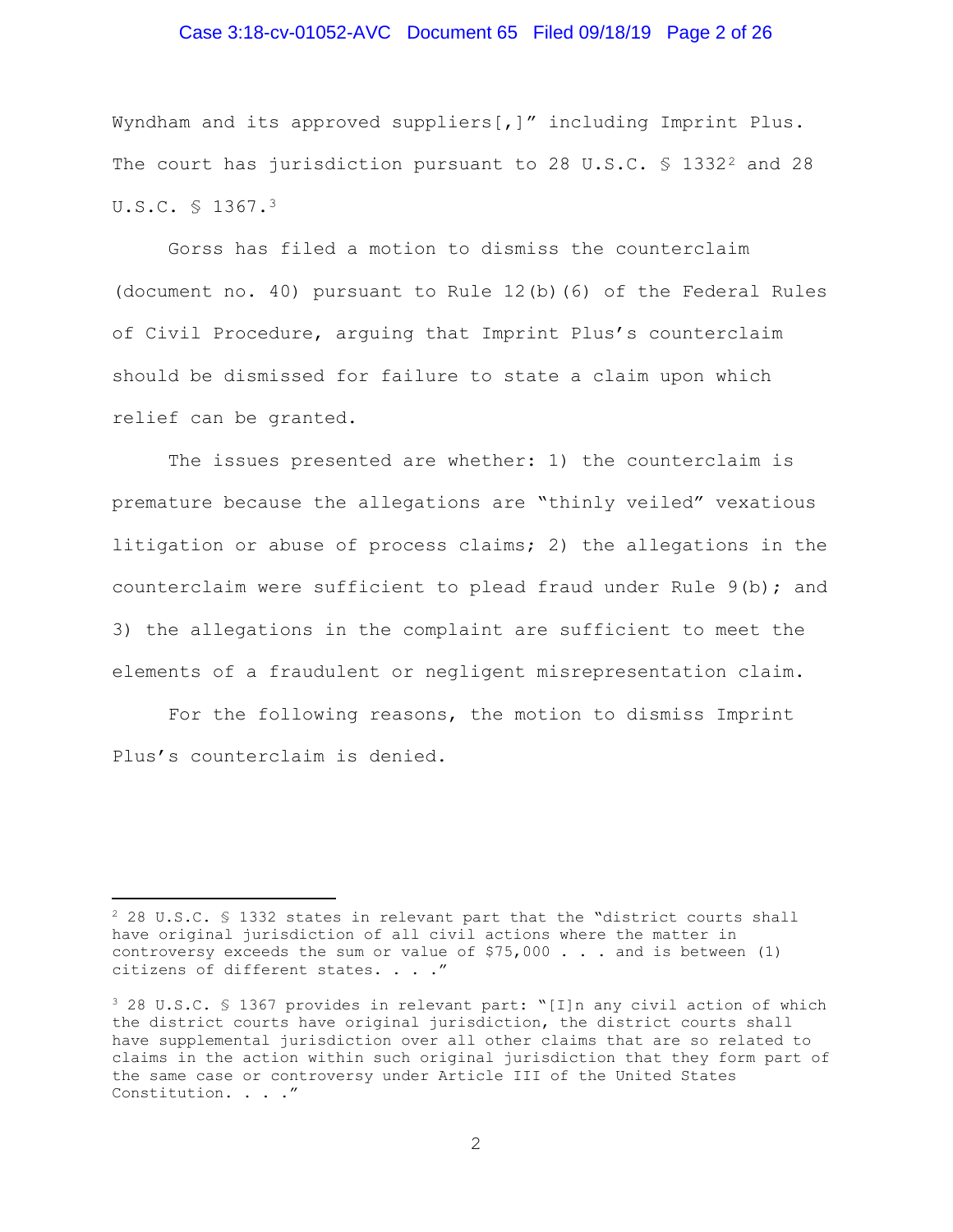#### FACTS

An examination of the counterclaim and the accompanying exhibits disclose the following material facts:

In October 1988, Gorss entered into a twenty-year franchise agreement with Super 8 Motels, Inc. to operate a Super 8 Motel in Cromwell Connecticut. The franchise agreement was dated and signed on October 3, 1988, by Steven Gorss, on behalf of Gorss Motels, and signed on October 14, 1988, by a representative of Super 8 Motels, Inc.

As a condition of opening the franchise, Gorss agreed that they would abide by the System Standards, including that they would "abide by the rules of operation, however, denominated, as are from time to time adopted by FRANCHISOR, and to furnish motel accommodations, services and conveniences of the same high quality and distinguishing characteristics as provided at Super 8 Motels in and around the United States. . . ." Gorss further "agree[d] to operate its motel at all times in strict compliance with the System. . . ." Gorss further agreed that the:

> [S]pecifications and quality of items of personal property to be used in the franchised motel are established by FRANCHISOR from time to time to insure operation in accordance with FRANCHISOR'S standards and further, agrees to purchase from FRANCHISOR, or from such other vendor as FRANCHISOR may approve from time to time, or from any other source whose supplies and equipment have been approved in writing by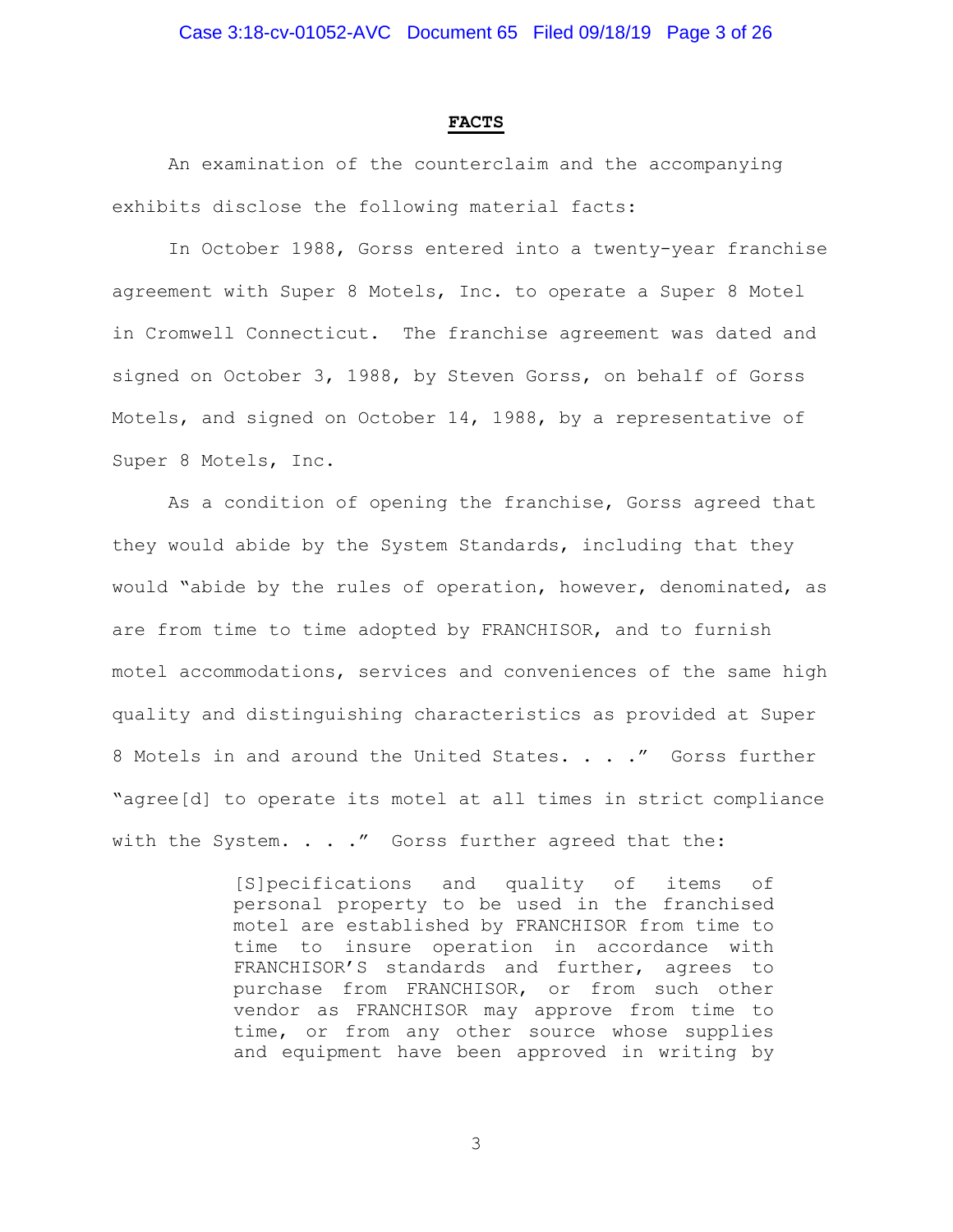FRANCHISOR. . . .<sup>4</sup>

 In 2006, Super 8 Motels became part of the Wyndham Worldwide family of lodging brands, and it has been a Wyndham motel chain since that time.

 On March 11, 2009, Steven Gorss signed an amendment to extend Gorss Motels' franchise term through August 15, 2014, which "supplement[ed]" the 1988 Franchise Agreement and "extended [the term] for an additional five years." The 2009 Amendment stated that "[e]xcept as expressly stated in this Amendment, no further additions, modifications or deletions to the License Agreement or Guarantee Agreement are intended by the parties or made by this Amendment" and that "[t]o the extent of any conflict between the Franchise Agreement and this Amendment, the Amendment shall control."

 To help the franchisees comply with their obligations to purchase certain products and services from Wyndham-approved suppliers, Wyndham operates a "Fax Program" through which it sends faxes that advertise the products and services of Wyndham-

<sup>4</sup> The paragraph further lists items which are typically found in motel rooms. The paragraph further indicates that the "FRANCHISEE agrees that FRANCHISOR shall at all times remain in unfettered control of the use of its trade name, trademarks, and other features of FRANCHISOR'S System . . . . " The franchise agreement also requires the franchisor "to furnish specifications for standardized signs, letterheads, registration cards, statements, rate folders, and other similar materials, all to conform with the Trademark Identity Manual or similar rules as are from time to time published." Imprint Plus sells name badges and accessories.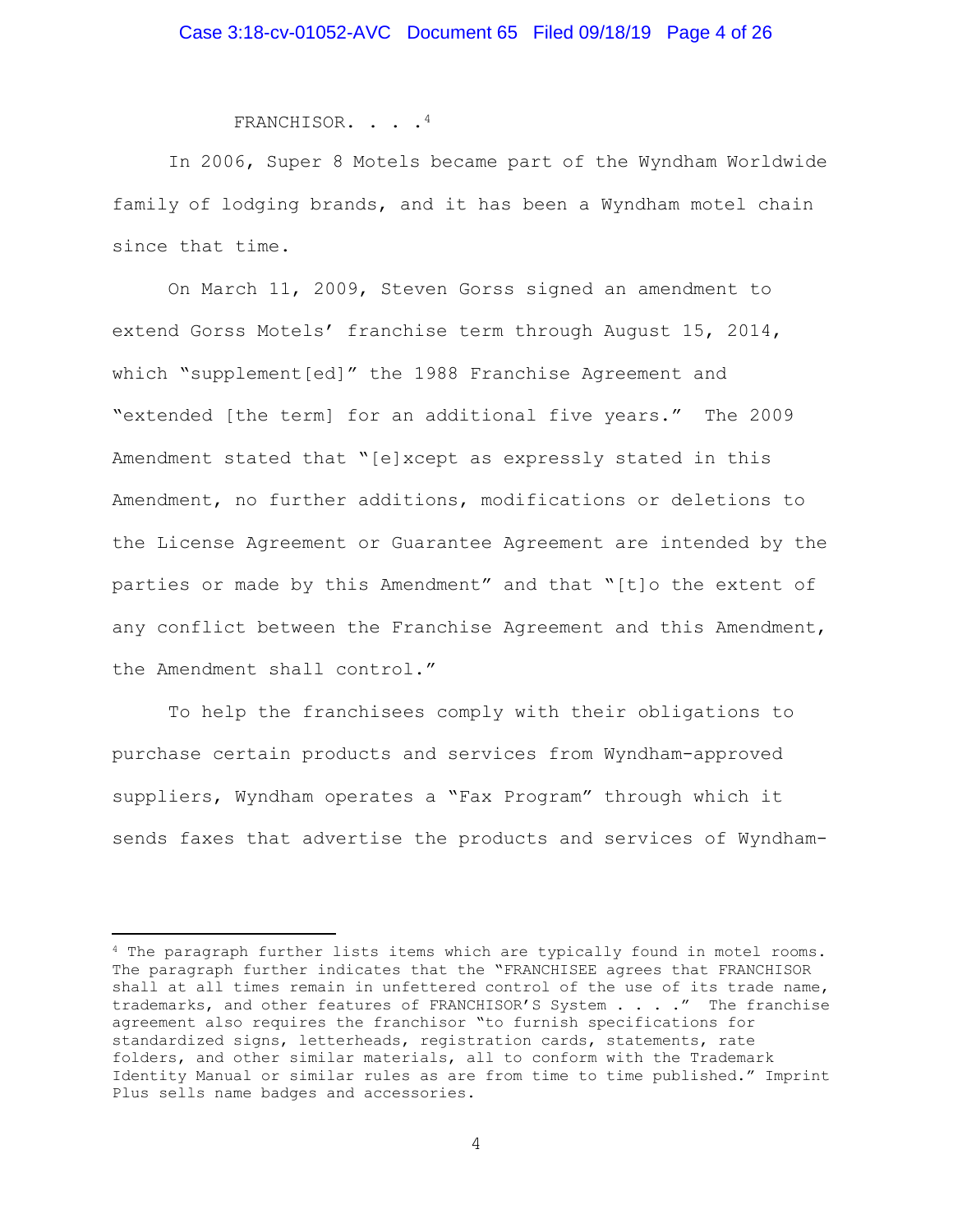## Case 3:18-cv-01052-AVC Document 65 Filed 09/18/19 Page 5 of 26

approved suppliers only to franchisees that have provided a fax number for participating in the program.<sup>5</sup>

 On January 20, 2010, Gorss submitted a "Site Contact Form" to Wyndham which confirmed Gorss Motels' fax number in four separate places and was signed by Steven Gorss.<sup>6</sup>

 Gorss received fax advertisements from Wyndham about the products and services of Wyndham-approved suppliers. Gorss did not call the toll-free number or e-mail address on the faxes to stop receiving future faxes. Gorss "never contacted Wyndham to tell [it] that they no longer wanted to receive faxes from Wyndham about Wyndham-approved suppliers."

 On October 13, 2010, Gorss began consulting with their attorneys about the possibility of generating litigation based on the faxes Gorss Motels received from Wyndham-approved suppliers.

 A November 29, 2010 Worldwide Sourcing Agreement between Wyndham and Imprint Plus indicates that a "[v]endor may rely upon any action taken, consent given or demand made by WSSI as binding upon and enforceable against each Affiliate and Participant without further action of the parties."

÷,

<sup>5</sup> Imprint Plus alleges that Gorss knew about and wanted to be part of the Fax Program.

 $6$  Imprint Plus alleges that the purpose of submitting the site contact form is to comply with Gorss Motels' branding obligations to Wyndham under the 1988 franchise agreement, as extended by the 2009 amendment. The form indicates that it should be returned by mail to Wyndham Hotel Group to the attention of Brand Services, Systems & Applications, or by e-mail or fax. The defendants allege that Gorss submitted the form by fax.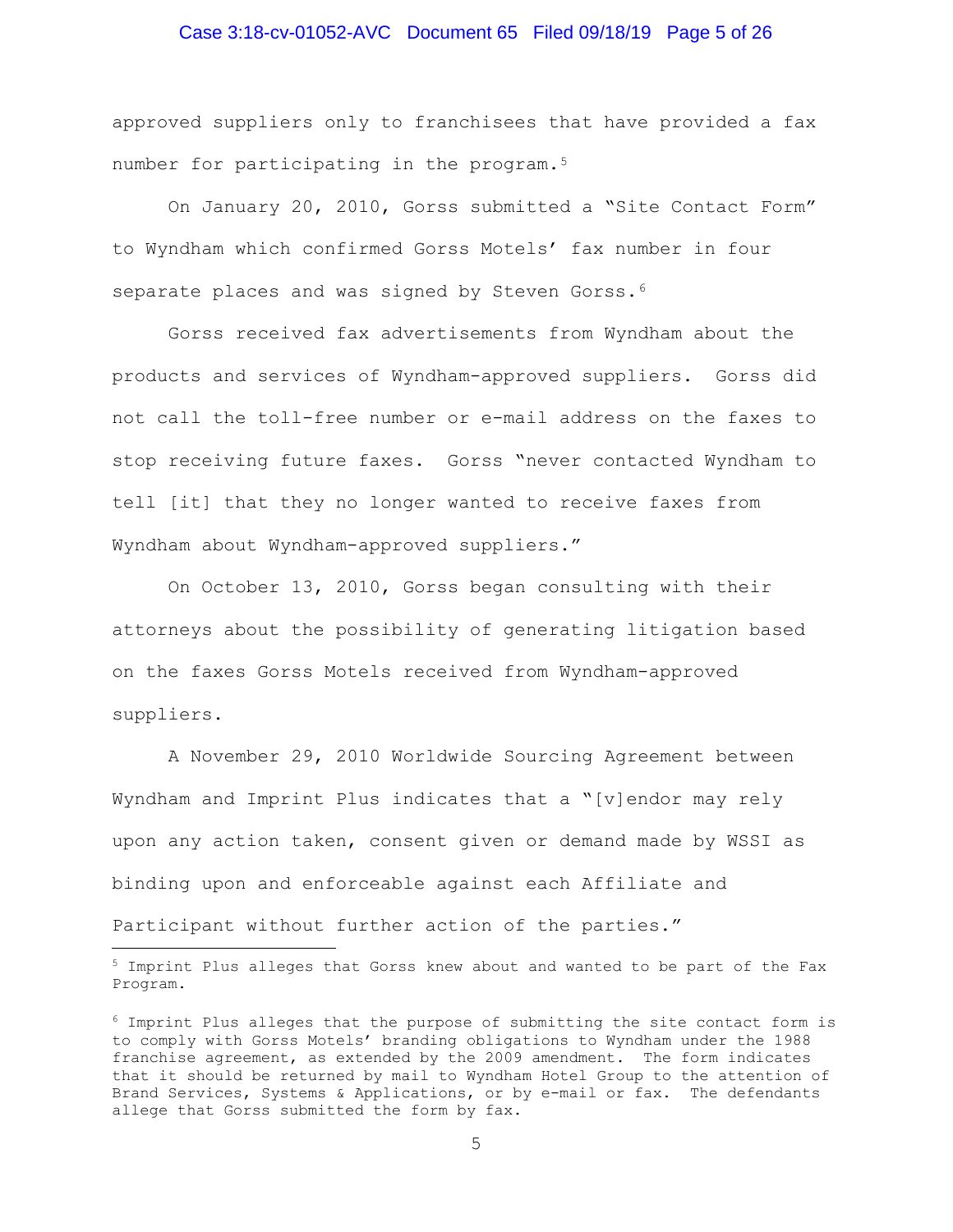## Case 3:18-cv-01052-AVC Document 65 Filed 09/18/19 Page 6 of 26

 In January 2011, Steven Gorss "began a regular practice of collecting faxes that Gorss Motels received and then periodically sending a bundle of faxes by Federal Express to his attorneys. . . ."

 In April 2012, Wyndham Hotel Group hosted a global conference, at which Wyndham-approved suppliers set up booths and promotional displays for their products and services. Gorss registered for the conference and provided Gorss Motels' fax number. Gorss "continued to collect faxes from Wyndham in connection with the fax program and periodically sent bundles of faxes to his attorneys.  $\ldots$  ."<sup>7</sup>

 On July 22, 2014, Steven Gorss applied to Wyndham Hotel Group to continue operating Gorss Motels' Super 8 as a Wyndhambased franchise. Also on July 22, 2014, Steven Gorss signed a receipt dated April 1, 2014, acknowledging that he received a copy of the disclosure documents which included a Super 8 Worldwide, Inc. franchise agreement ("Super 8 Franchise Agreement"). The Super 8 Franchise Agreement indicates that the franchisee "will purchase or obtain certain items [Wyndham] designate[s] as proprietary or that bear or depict the Marks, such as signage, only from suppliers we approve." The Super 8

 $7$  Imprint Plus provided 5 examples of fax advertisements, which were sent to Gorss as part of the Fax Program between March 2013 and June 3, 2014, that advertised the products of other Wyndham-approved suppliers. Gorss did not follow the opt-out instructions on the faxes to stop further faxes and instead sent the faxes to their attorneys, which resulted in Gorss's filing of putative class actions against the other Wyndham-approved suppliers.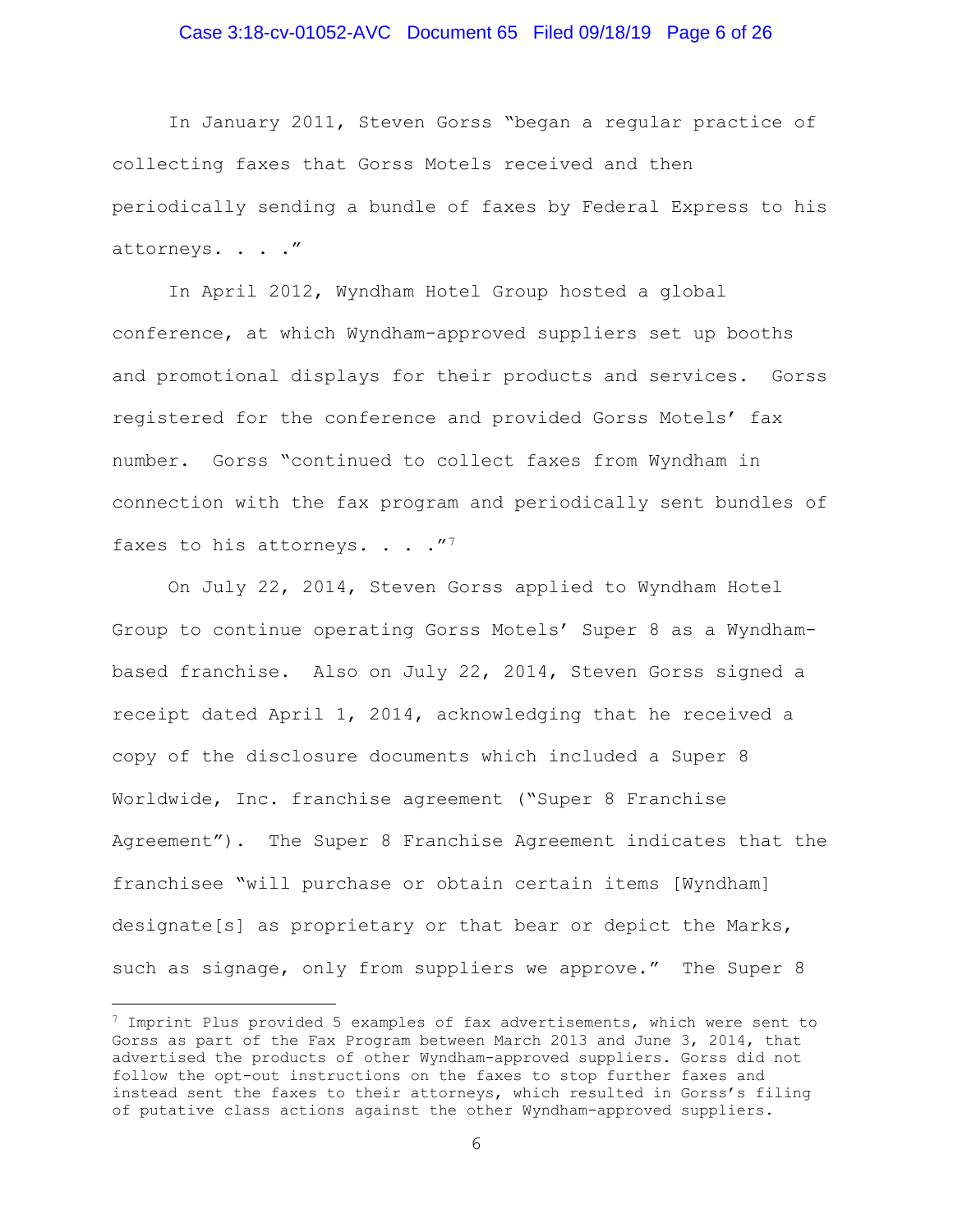## Case 3:18-cv-01052-AVC Document 65 Filed 09/18/19 Page 7 of 26

Franchise Agreement further indicates that Wyndham "may offer optional assistance to you with purchasing items used at or in the Facility" and further provides that "affiliates may offer this service on [Wyndham's] behalf."

 On August 26, 2014, Steven Gorss signed the Super 8 Worldwide, Inc. Property Improvement Plan ("PIP") on behalf of Gorss Motels.<sup>8</sup> By signing the PIP, Gorss "acknowledge[d] and agree[d] that select pieces of the PIP may be provided to our approved vendors for the purpose of their offering you products and services that are required to complete this PIP. Only information necessary for the vendor to offer their products and services will be provided, including contact information. . .  $\frac{1}{2}$ 

 On September 10, 2014, Gorrs executed a twenty-year franchise agreement with Super 8 Worldwide, Inc.<sup>10</sup> The 2014 franchise agreement incorporated the PIP as an addendum. Gorss's contact information including address, fax number, and

<sup>&</sup>lt;sup>8</sup> The PIP indicates that it is void 180 days after the inspection date unless the franchise or license agreement becomes effective.

<sup>9</sup> As noted on the signature page, the PIP "identifies specific items inspected at the Facility and were not in compliance with brand standards and need to be corrected. It is the responsibility of the Owner/Franchisee to review the Brand Standards Manual for a complete description of all standards . . . ."

<sup>&</sup>lt;sup>10</sup> Imprint Plus alleges that the 2014 franchise agreement signed by Gorss was identical to the franchise agreement attached to the July 22, 2014 disclosure. Imprint alleges that Gorss had "had nearly two months to review the franchise agreement before executing it." In executing the 2014 franchise agreement, Gorss also agreed that "[a]ny judicial proceeding directly or indirectly arising from this agreement shall be considered unique as to its facts and may not be brought as a class action."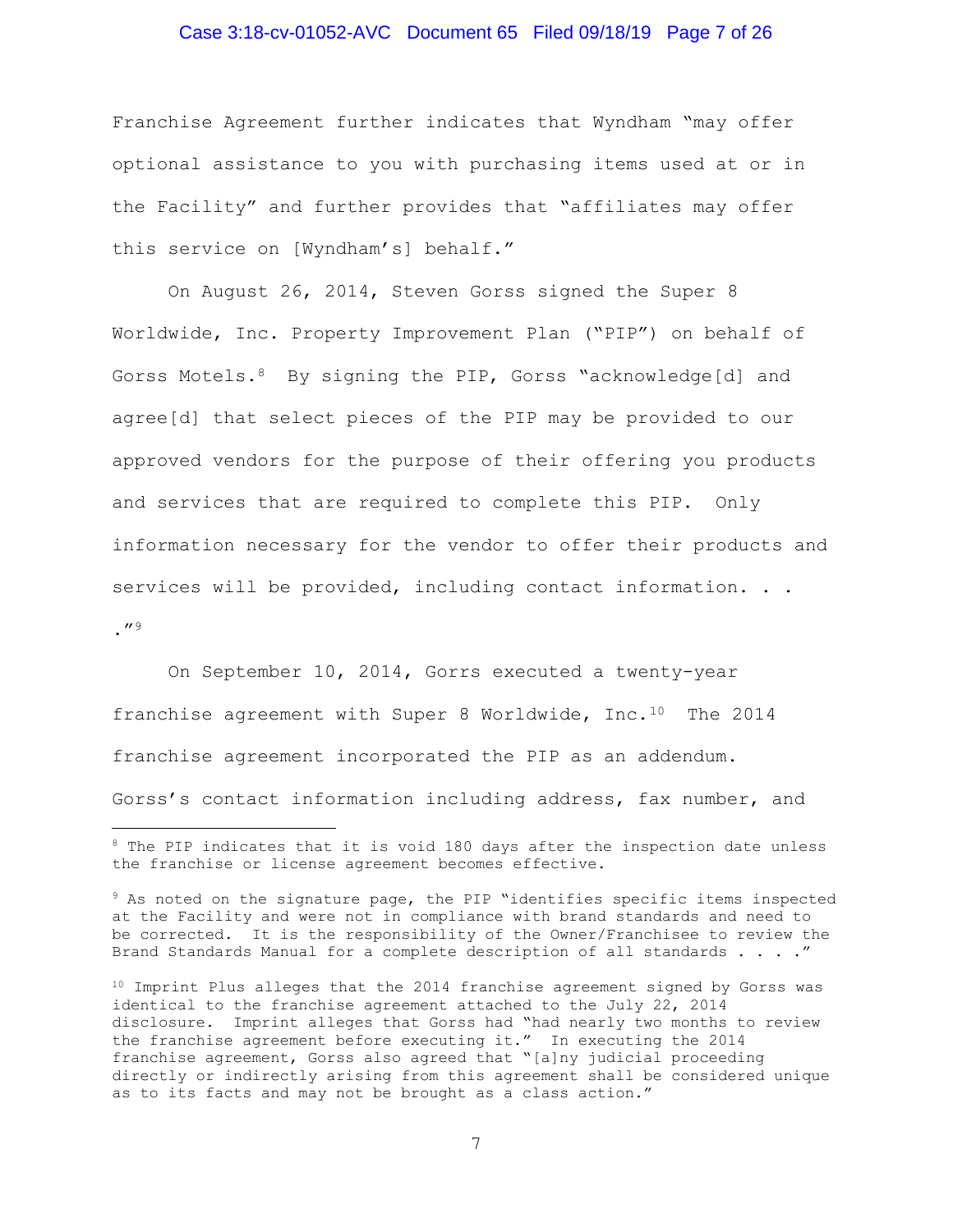## Case 3:18-cv-01052-AVC Document 65 Filed 09/18/19 Page 8 of 26

e-mail address are listed in the 2014 franchise agreement related to legal notices.

 Gorss continued to receive fax advertisements from Wyndham about the products and services of Wyndham-approved suppliers.<sup>11</sup> However, Gorss "did not use the Wyndham email address or tollfree number to opt-out of future faxes, nor did Gorss Motels or [Steven] Gorss contact Wyndham through any other means to tell Wyndham that they no longer wished to receive fax advertising offers regarding Wyndham-approved suppliers" through Wyndham's Fax Program. Instead, "Gorrs continued to collect faxes from Wyndham in connection with the Fax Program and periodically sent bundles of faxes to his attorneys by Federal Express at his attorneys' expense."

 On November 24, 2015, Steven Gorss signed and submitted a "Contact Form" which included Gorss Motels' fax number in two separate locations.<sup>12</sup>

 On May 16, 2016, Gorss received a fax from Wyndham and Imprint Plus, advertising Imprints Plus's products.

<sup>&</sup>lt;sup>11</sup> Imprint Plus provided 2 more examples of fax advertisements, which were sent to Gorss as part of the Fax Program on January 12, 2015 and August 13, 2015, that advertised the products of other Wyndham-approved suppliers. Gorss did not follow the opt-out instructions on the faxes to stop further faxes and instead sent the faxes to their attorneys, which resulted in Gorss's filing of putative class actions against two other Wyndham-approved suppliers.

 $12$  Imprint Plus alleges, that Gorss submitted the 2015 Contact Form to Wyndham by facsimile transmission for the purpose of complying with Gorss Motels' branding obligations to Wyndham set forth in the 2014 franchise agreement.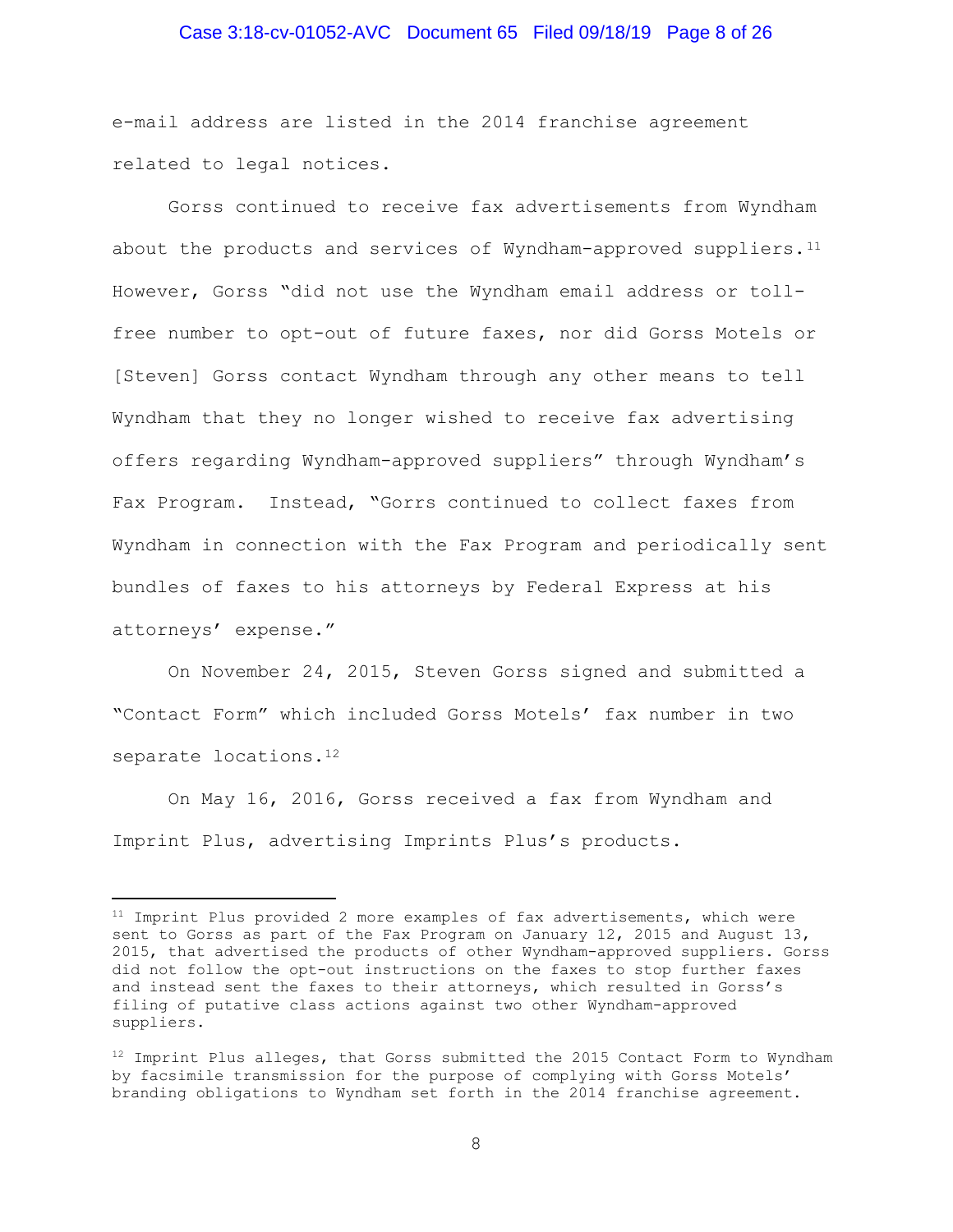## Case 3:18-cv-01052-AVC Document 65 Filed 09/18/19 Page 9 of 26

 Imprint Plus alleges that Gorss knew about and wished to be part of Wyndham's Fax Program for the purpose of complying with Gorss Motels' branding obligation to Wyndham. Imprint Plus further alleges that "[e]ach time [Steven] Gorss provided Gorss Motels' fax number to Wyndham, he did so knowing that Gorss Motels would receive fax advertising offers from Wyndham and/or Wyndham-approved suppliers about the products and services. . . ." Imprint Plus alleges that "[a]t no time did Gorss Motels or [Steven] Gorss contact Wyndham to tell Wyndham that they no longer wished to receive faxes from Wyndham or Wyndham-approved suppliers. . . ." Instead, Gorss repeatedly ignored opt-out language and instead collected, bundled, and sent more than 2,000 pages of faxes to their attorneys.

#### STANDARD

Under Fed. R. Civ. P.  $12(b)(6)$ , a court must grant a motion to dismiss if a plaintiff fails to establish a claim upon which relief may be granted. Such a motion "assess[es] the legal feasibility of the complaint, [but it does] not . . . assay the weight of the evidence which might be offered in support thereof." Ryder Energy Distribution Corp. v. Merrill Lynch Commodities, Inc., 748 F.2d 774, 779 (2d Cir. 1984). When ruling on a  $12(b)$  (6) motion, the court must "accept the facts alleged in the complaint as true, and draw all reasonable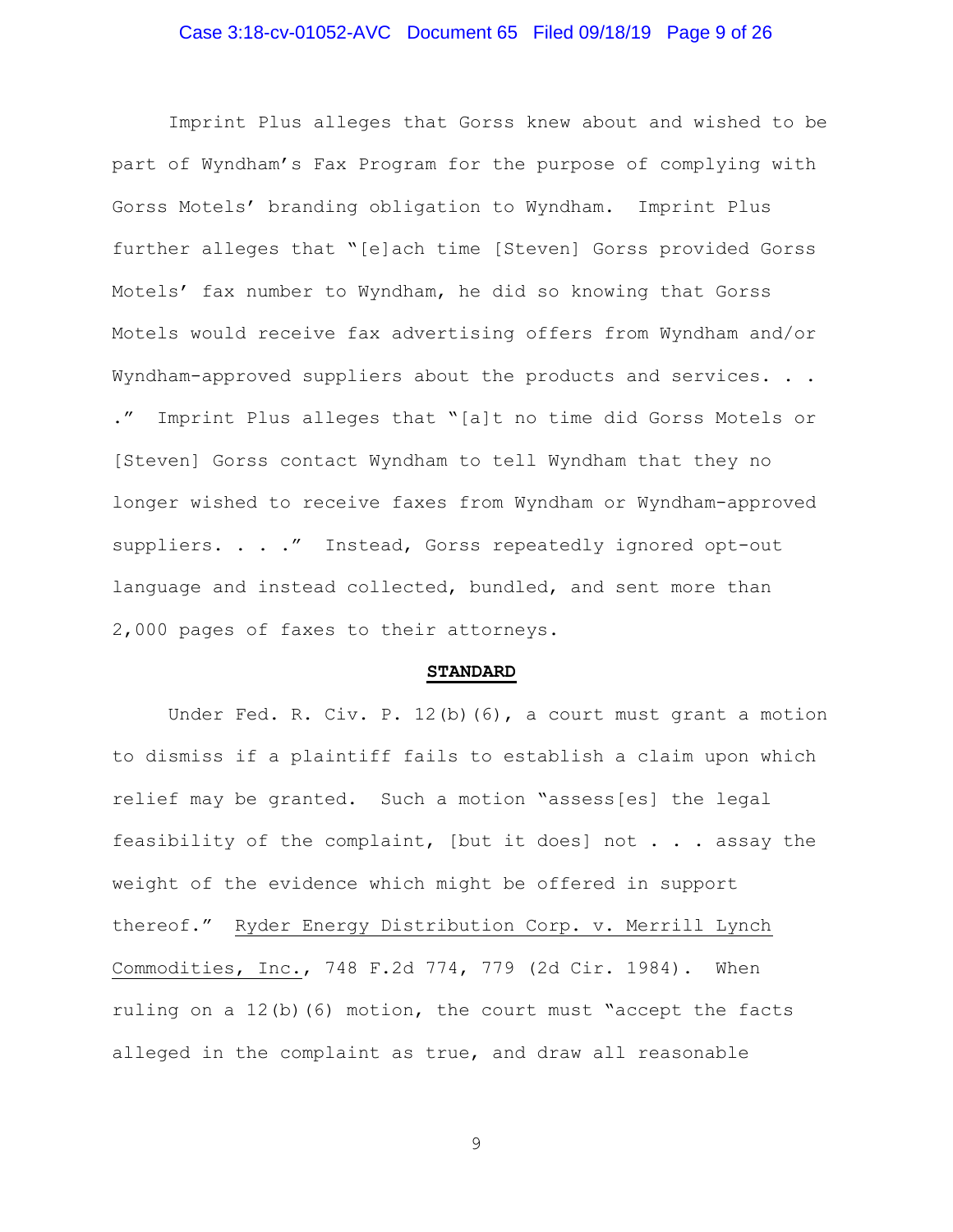## Case 3:18-cv-01052-AVC Document 65 Filed 09/18/19 Page 10 of 26

inferences in favor of the plaintiff." Broder v. Cablevision Sys. Corp., 418 F.3d 187, 196 (2d Cir. 2005).

 "To survive a motion to dismiss, a complaint must contain sufficient factual matter, accepted as true, to 'state a claim to relief that is plausible on its face.'" Ashcroft v. Iqbal, 556 U.S. 662, 678 (2009) (quoting Bell Atlantic Corp. v. Twombly, 550 U.S. 544, 570 (2007)). "A claim has facial plausibility when the plaintiff pleads factual content that allows the court to draw the reasonable inference that the defendant is liable for the misconduct alleged." Iqbal, 556 U.S. at 678; see also Twombly, 550 U.S. at 555 (stating that a complaint must provide more than "a formulaic recitation of the elements of a cause of action"). "Threadbare recitals of the elements of a cause of action, supported by mere conclusory statements, do not suffice." Iqbal, 556 U.S. at 678.

The court may consider only those "facts stated on the face of the complaint, in documents appended to the complaint or incorporated in the complaint by reference, and to matters of which judicial notice may be taken." Allen v. WestPoint-Pepperell, Inc., 945 F.2d 40, 44 (2d Cir. 1991).

## I. Premature Vexatious Litigation or Abuse of Process Claims

 Gorss argues that Imprint Plus's counterclaim is "at its essence, a claim of vexatious litigation or abuse of process." Specifically, Gorss argues that neither claim may be brought as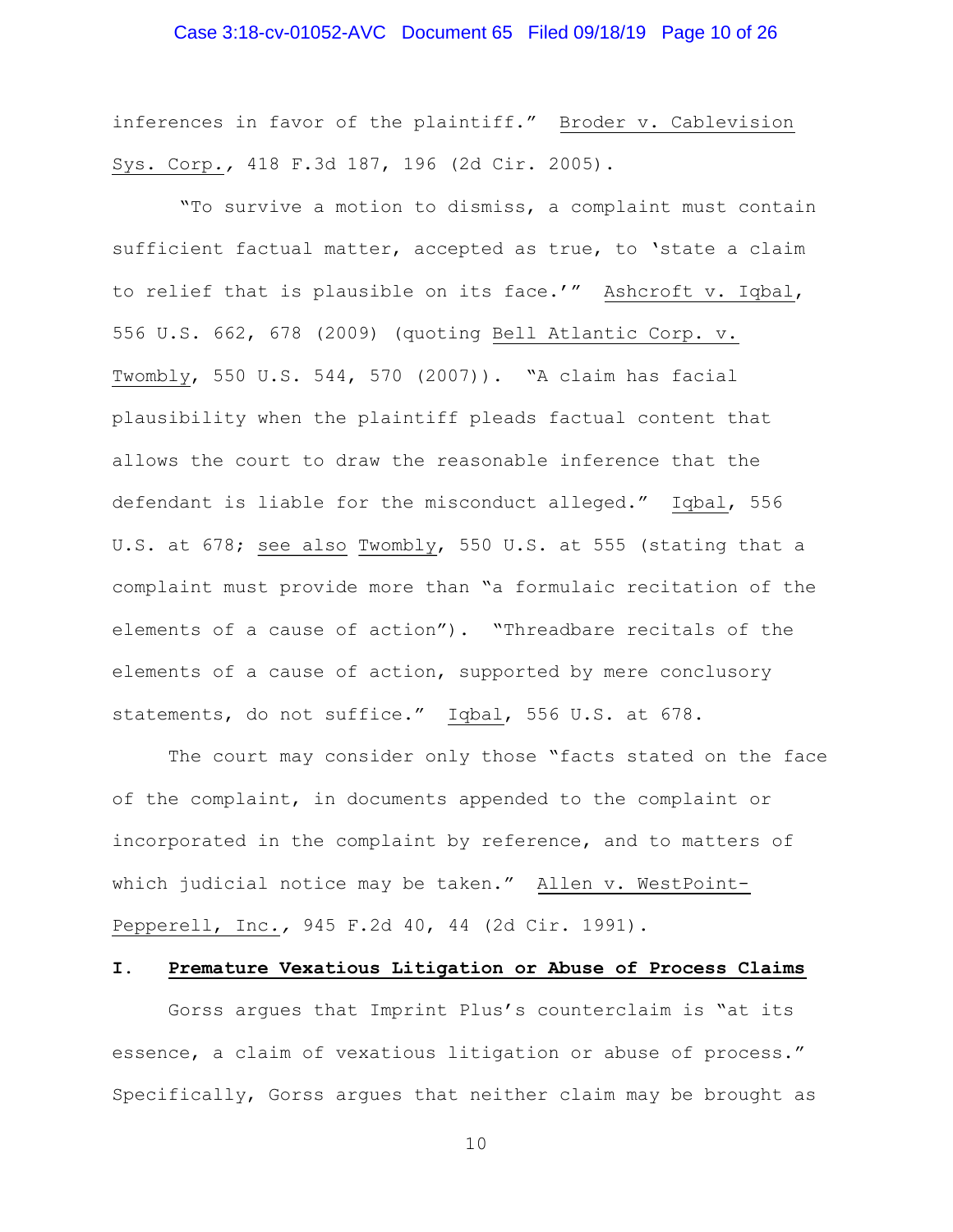## Case 3:18-cv-01052-AVC Document 65 Filed 09/18/19 Page 11 of 26

a counterclaim "in the same action in which the alleged retaliation occurred." Gorss states that the court should not allow a premature claim for vexatious litigation or abuse of process to masquerade as a counterclaim of fraud and/or negligent misrepresentation.

 Imprint Plus responds that it is not "currently asserting a claim for vexatious litigation or abuse of process" and it pled sufficient facts to support the elements of its fraudulent and negligent misrepresentation claims.

 Gorss replies that Imprint Plus failed to respond to their argument that the counterclaims are claims for vexatious litigation and abuse of process and have "thus conceded the point."

 Imprint Plus argues in its sur-reply that it has conceded to nothing, as it is not asserting claims for vexatious litigation or abuse of process at this time. Specifically, it argues that it has asserted facts supporting its claims for fraudulent and/or negligent misrepresentation and addressed Gorss's Rule 9(b) argument.

 Gorss argues in their rejoinder that Imprint Plus's "apparent position, that simply contradicting [its] vexatious litigation and abuse of process arguments, is somehow a 'response' is simply wrong and again underscores [its]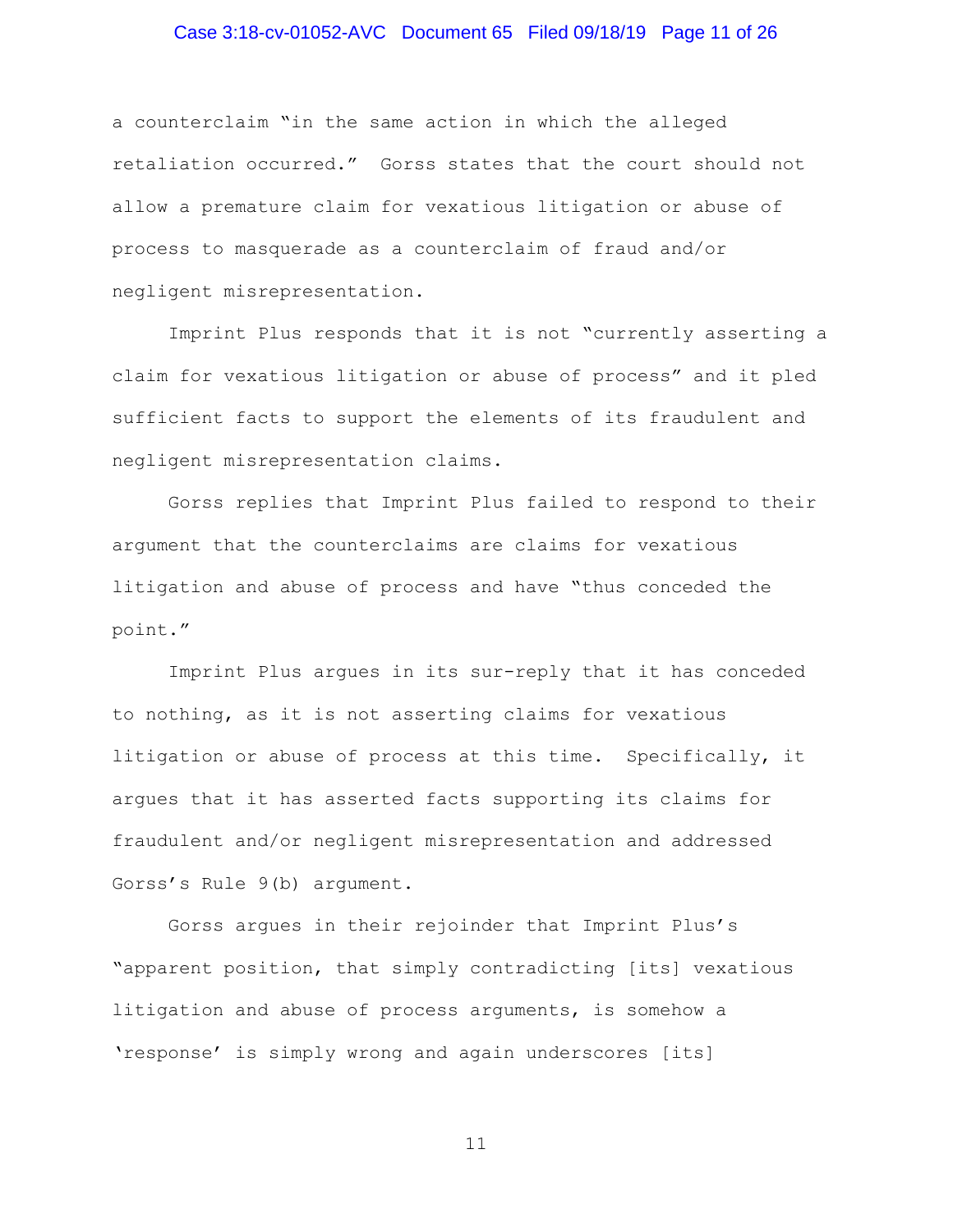## Case 3:18-cv-01052-AVC Document 65 Filed 09/18/19 Page 12 of 26

misunderstanding of the erroneous basis upon which [its] fraud and negligent misrepresentation counterclaims mistakenly rest."

 The court underscores the fact that it is deciding a motion to dismiss Imprint Plus's claims for fraudulent and/or negligent misrepresentation. "Under Federal Rule of Civil Procedure 8(a)(2), a pleading must contain a short and plain statement of the claim showing that the pleader is entitled to relief. . . . " Ashcroft v. Iqbal, 556 U.S. 662, 677-78 (2009). "[T]he pleading standard Rule 8 announces does not require detailed factual allegations. . . ." Id. at 678. "To survive a motion to dismiss, a complaint must contain sufficient factual matter, accepted as true, to state a claim to relief that is plausible on its face.  $\ldots$  . A claim has facial plausibility when the plaintiff pleads factual content that allows the court to draw the reasonable inference that the defendant is liable for the misconduct alleged." Id. This is "in order to 'give the defendant fair notice of what the . . . claim is and the grounds upon which it rests.'" Bell Atlantic Corp. v. Twombly, 550 U.S. 544, 545 (2007) (citation omitted).

Gorss attempts to recharacterize Imprint Plus's counterclaims by citing cases that discuss when vexatious litigation and abuse of process claims can be raised and the elements of those claims. However, Gorss provided no case law which supports the prospect that this court can or should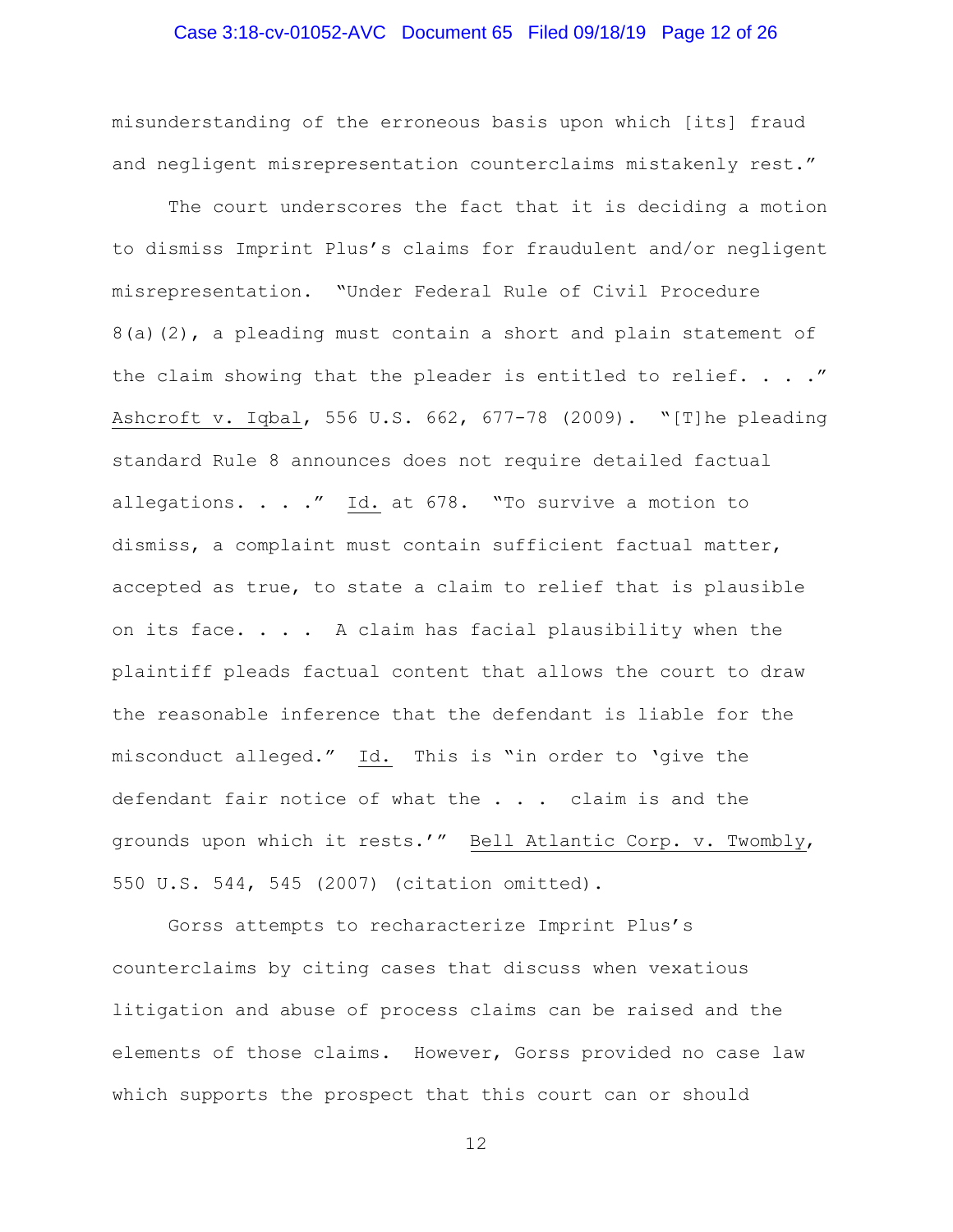## Case 3:18-cv-01052-AVC Document 65 Filed 09/18/19 Page 13 of 26

convert Imprint Plus's fraudulent and negligent misrepresentation claims into claims for vexatious litigation or abuse of process and then, dismiss them as premature. While Gorss attempts to undermine the validity of Imprint Plus's counterclaims, by recharacterizing the claims and then arguing the merits of those claims, "[t]he function of a motion to dismiss is merely to assess the legal feasibility of the complaint, not to assay the weight of the evidence which might be offered in support thereof. . . ." Ryder Energy Distribution Corp. v. Merrill Lynch Commodities, Inc., 748 F.2d 774, 779 (2d Cir. 1984). "The issue on a motion to dismiss is not whether the plaintiff will prevail, but whether the plaintiff is entitled to offer evidence to support his claims." Lorenzi v. Connecticut Judicial Branch, 620 F. Supp. 2d 348, 352 (D. Conn. June 4, 2009) (citations omitted).

Therefore, if Imprint Plus's counterclaims for fraudulent and negligent misrepresentation are properly pled under Fed. R. Civ. P. 8 and satisfy Fed. R. Civ. P. 12(b)(6), the claims will survive a motion to dismiss. The motion to dismiss, with respect to dismissing these claims as premature vexatious litigation or abuse of process claims, is denied.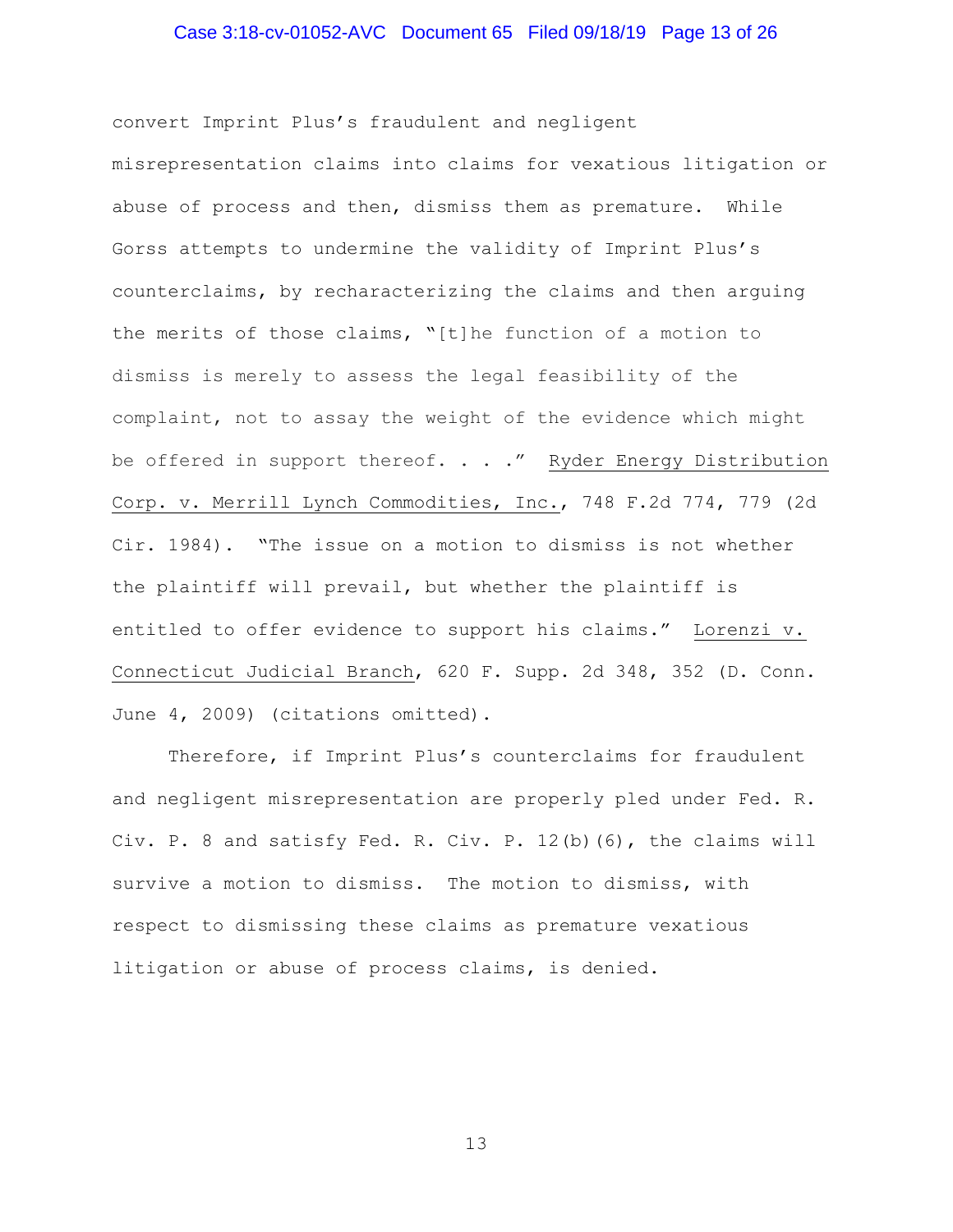#### II. Sufficiency of Claims

#### (a) Rule 9(b)

÷,

 Gorss first argues that Rule 9(b)'s heightened pleading standard requires allegations of facts that give rise to a strong inference of fraudulent intent in claims of fraudulent and/or negligent misrepresentation.<sup>13</sup> Specifically, Gorss argues that a "strong inference" of fraud may be established by (a) alleging facts to show motive and opportunity to commit fraud, or (b) alleging facts that constitute strong circumstantial evidence of conscious misbehavior or recklessness. Gorss states that conclusory allegations such as "knew or should have known" or "intentionally concealed" do not satisfy the requirements of Rule 9(b).

 Imprint Plus responds that malice, intent, knowledge, and other conditions of a person's mind may be alleged generally under Rule 9(b). Specifically, Imprint Plus responds that "allegations that [Gorss] 'knew or should have known' do satisfy

<sup>&</sup>lt;sup>13</sup> Gorss cites to several district court cases in this circuit to argue that Rule 9(b) has been consistently applied to claims for negligent misrepresentation, as well as fraud. However, in Eternity Global Master Fund Ltd. v. Morgan Guar. Trust Co. of N.Y., 375 F.3d 168, 188 (2d Cir. 2004), the second circuit noted that "[r]ule 9(b) may or may not apply to a state law claim for negligent misrepresentation. District court decisions in this Circuit have held that the Rule is applicable to such claims . . . but this Court has not adopted that  $view[,]$ " instead concluding that the "claim fail[ed] under the liberal pleading standards of Rule 8 and, a fortiori, the strictures of Rule 9(b)." This court is not bound by those district court cases. In addition, the cases cited by Gorss were specific to the facts pled and the allegations made in those cases and do not stand for the general proposition that, in all cases, Rule 9(b) is applicable to claims for negligent misrepresentation.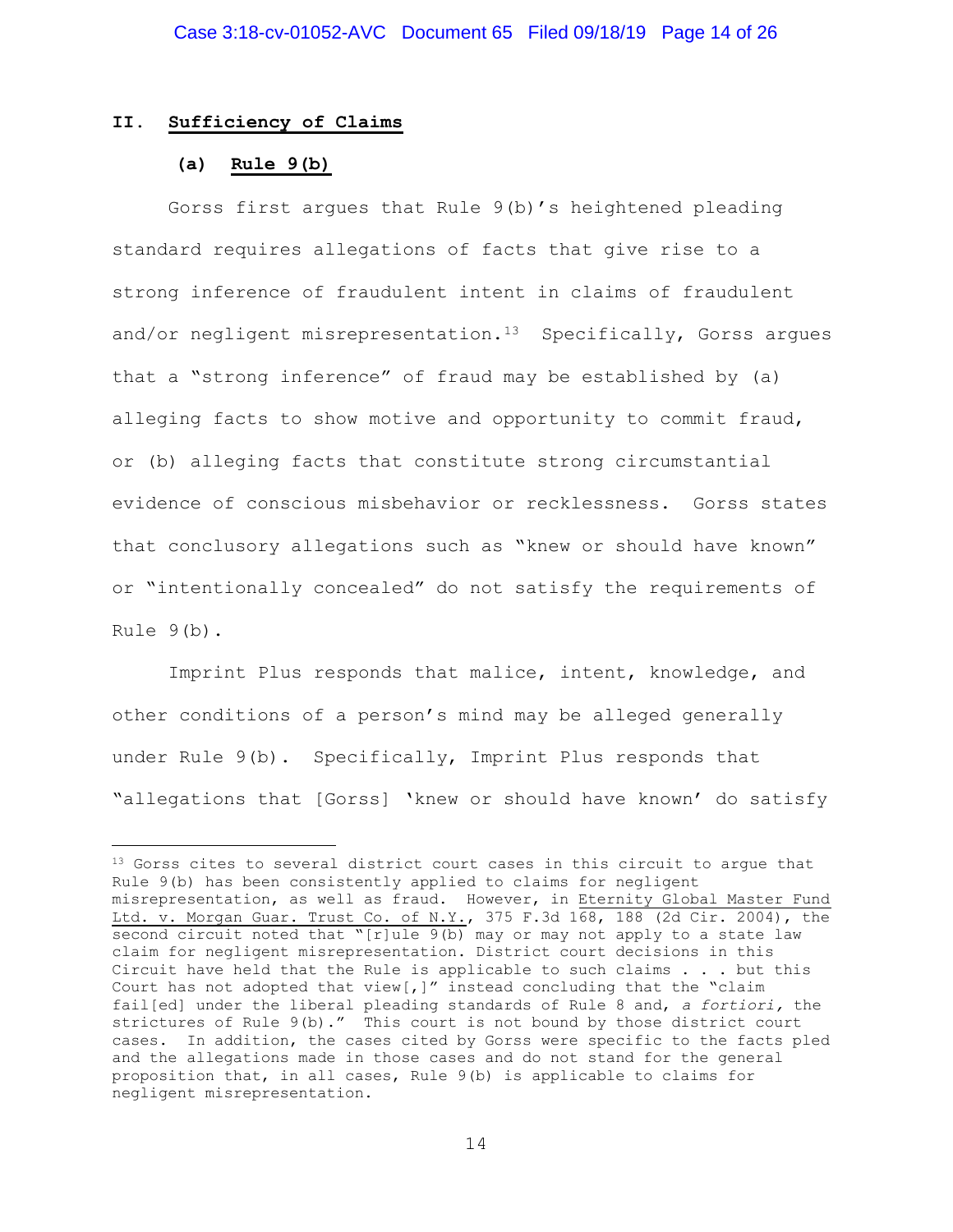## Case 3:18-cv-01052-AVC Document 65 Filed 09/18/19 Page 15 of 26

the Rule 9(b) pleading requirement for the knowledge element of fraudulent misrepresentation" because it also pled extensive facts to establish each element of its claims. Imprint Plus states that it also expressly pled that Gorss "knew the representations were untrue because they intended to collect the faxes for the sole purpose of manufacturing TCPA litigation."

 Gorss replies that, in a case for common-law fraud under Connecticut law, Imprint Plus's allegations that Gorss "knew or should have known is insufficient" to satisfy Rule 9(b) and allegations that Gorss "knew a representation was false" are wholly conclusory."<sup>14</sup>

 Imprint Plus argues in its sur-reply that it pled each element of negligent misrepresentation with sufficient particularity to satisfy even the Rule 9(b) standard based on the factual allegation that Gorss continued to represent that they wanted to receive faxes pursuant to Wyndham's fax program.

 $14$  Gorss cites to Shields v. Citytrust Bancorp., Inc., 25 F.3d 1124, 1129 (2d Cir. 1998)(recognizing that in a security fraud case, "knew or should have known" is not enough to satisfy Rule 9(b) "where there are no particularized facts to support the inference that the defendants acted recklessly or with fraudulent intent"); Nazmi v. Patrons Mut. Ins. Co., 280 Conn. 619, 628 (Conn. 2006) (holding that a statement by plaintiff that the defendant "knew, or should have known" was not enough to prove the first two elements of a fraud action without a alleging that the document contained a statement of fact that the defendant knew to be untrue); and Sturm v. Harb Dev., LLC, 298 Conn. 124, 142 (Conn. 2010) (holding that the plaintiff failed to allege that the defendant knew that his representations were untrue when he made them because the plaintiff failed to allege that the defendant made statements that were knowingly untrue). In this case, the court concludes that Imprint Plus provided particularized facts to support the inferences presented.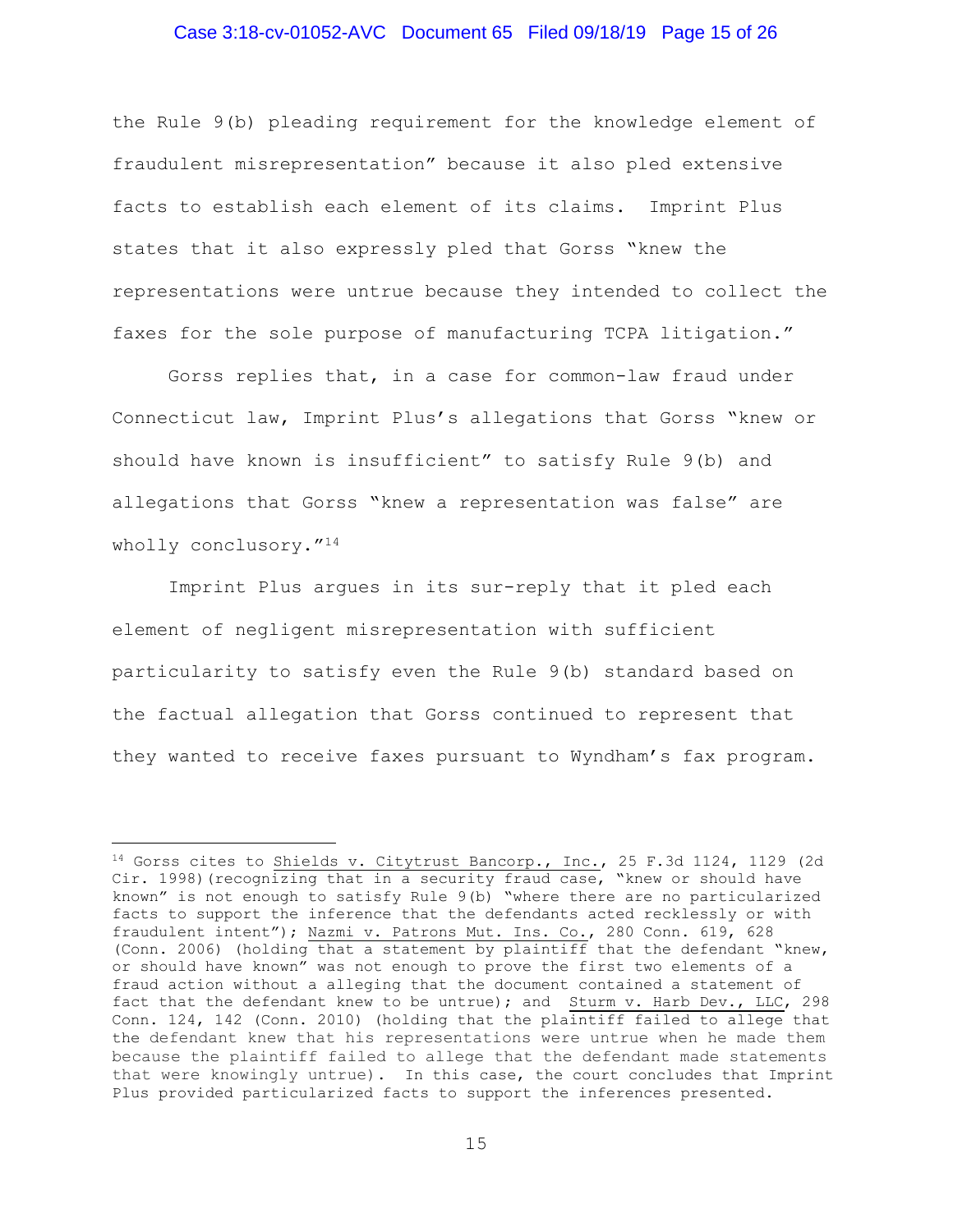#### Case 3:18-cv-01052-AVC Document 65 Filed 09/18/19 Page 16 of 26

 Rule 9(b) of the Federal Rules of Civil Procedure indicates that "[i]n alleging fraud or mistake, a party must state with particularity the circumstances constituting fraud or mistake. Malice, intent, knowledge, and other conditions of a person's mind may be alleged generally." Fed. R. Civ. P. 9(b) (emphasis added). A plain reading indicates that "[r]ule 9(b) requires only the circumstances of fraud to be stated with particularity; knowledge itself can be alleged generally." In re DDAVP Direct Purchaser Antitrust Litigation, 585 F.3d 677, 695 (2d Cir. 2009). "Although Rule 9(b) permits knowledge to be averred generally, plaintiffs must still plead the events which they claim give rise to an inference of knowledge." Id. (citing Devaney v. Chester, 813 F.2d 566, 568 (2d Cir. 1987)).

While Gorss cites to security fraud cases<sup>15</sup> to argue that fraud claims need to be pled with facts that give rise to a "strong inference of fraudulent intent," this approach for pleading was codified in securities fraud actions when Congress enacted the Private Securities Litigation Reform Act. See 5A Fed. Prac. & Proc. Civ. § 1301 (4<sup>th</sup> ed.); ESG Capital Partners, LP v. Stratos, 828 F.3d 1023, 1032 (9th Cir. 2016) (noting that

<sup>&</sup>lt;sup>15</sup> Gorss cited to security fraud cases such as Acito v. IMCERA Group, Inc.,  $47$ F.3d 47 (2d Cir. 1995) and Shields v. Citytrust Bancorp., 25 F.3d 1124 (2d Cir. 1998). Gorss also cited to one second circuit case involving fraud on the court, which applied the heightened standard articulated in Shields v. Citytrust Bancorp., 25 F.3d 1124 (2d Cir. 1998). See Space Hunters, Inc. v.  $\overline{U.S.}$ , 500 F. App'x 76, 79 (2d Cir. 2012). Gorss argues that the same standard applies to common law fraudulent and negligent misrepresentation claims.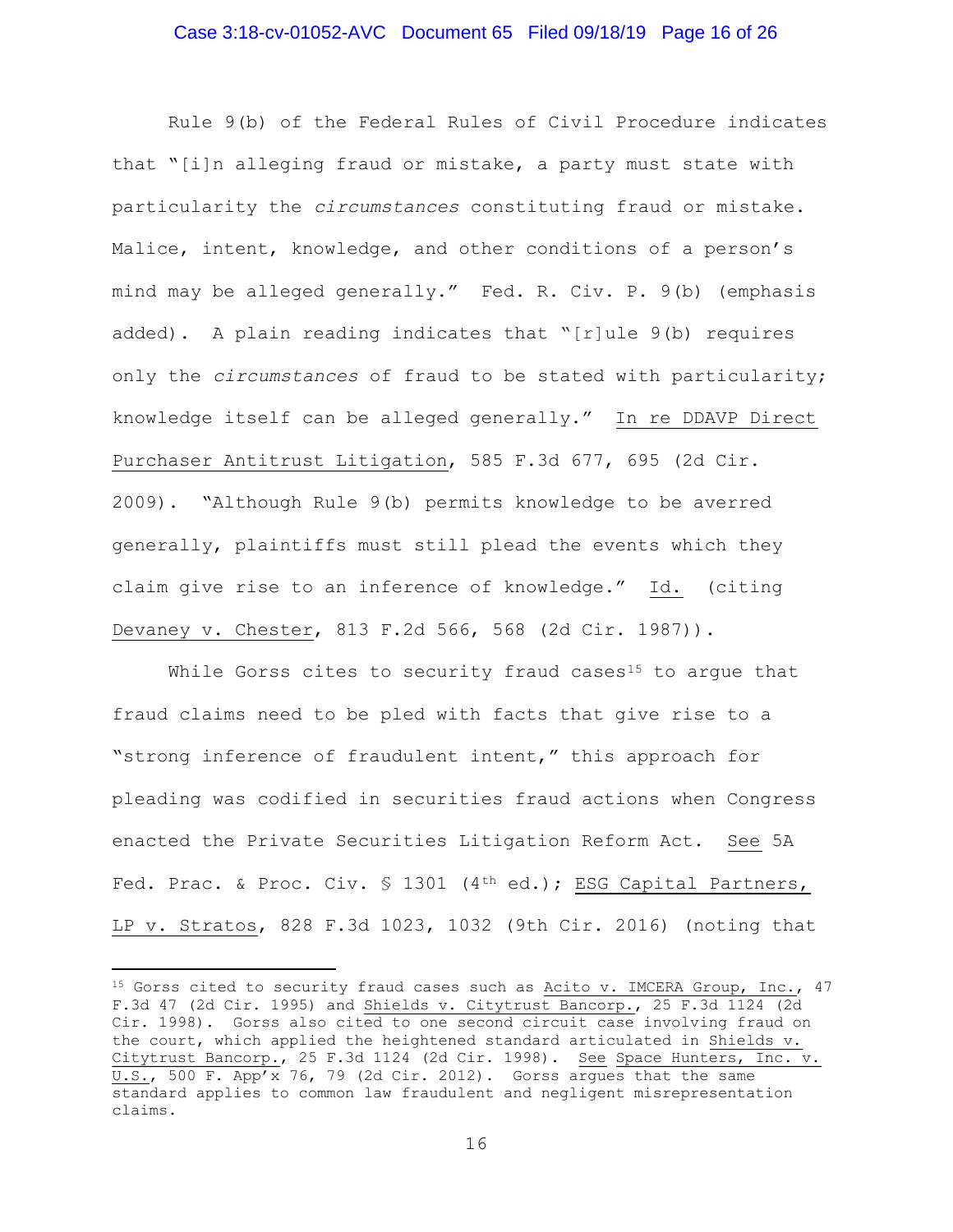#### Case 3:18-cv-01052-AVC Document 65 Filed 09/18/19 Page 17 of 26

"the federal standard is thus higher than the Rule 9(b) standard for common law fraud allegations, which requires that a plaintiff plead with particularity only the circumstances constituting fraud, while other circumstances, such as intent, may be stated generally").

However, the court need not determine whether Imprint Plus can plead intent generally or with the higher standard applicable to security fraud cases. Assuming arguendo that Imprint Plus must establish a "strong inference" of fraud, the court concludes that Imprint Plus's allegations are supported by sufficient facts. The complaint sufficiently alleges motive and opportunity to commit fraud and facts that constitute strong circumstantial evidence of conscious misbehavior or recklessness, thereby meeting the "strong inference of fraudulent intent" standard as discussed supra.

#### (b) Fraudulent Misrepresentation

÷,

Gorss argues that Imprint Plus's allegations that Gorss "knew or should have known" is insufficient to satisfy Rule 9(b) and the elements of fraud under Connecticut  $law.$ <sup>16</sup> Specifically,

<sup>&</sup>lt;sup>16</sup> Gorss argues that the documents provided by Imprint Plus, which are "expressly incorporated into the counterclaim[,]" do not support Imprint Plus's allegations. Specifically, Gorss argues that none of the documents provided by Imprint Plus "says [any]thing about [Imprint Plus] or Wyndham being permitted to send fax advertisements. . . nor does it include consent to receive offers about products and services available through Wyndhamapproved suppliers. . . ." Gorss appears to argue that "there can be no 'strong inference' of fraudulent intent" without direct evidence that Gorss agreed to participate in the Fax Program and that Gorss provided the fax number for that specific purpose. However, assuming arguendo that Imprint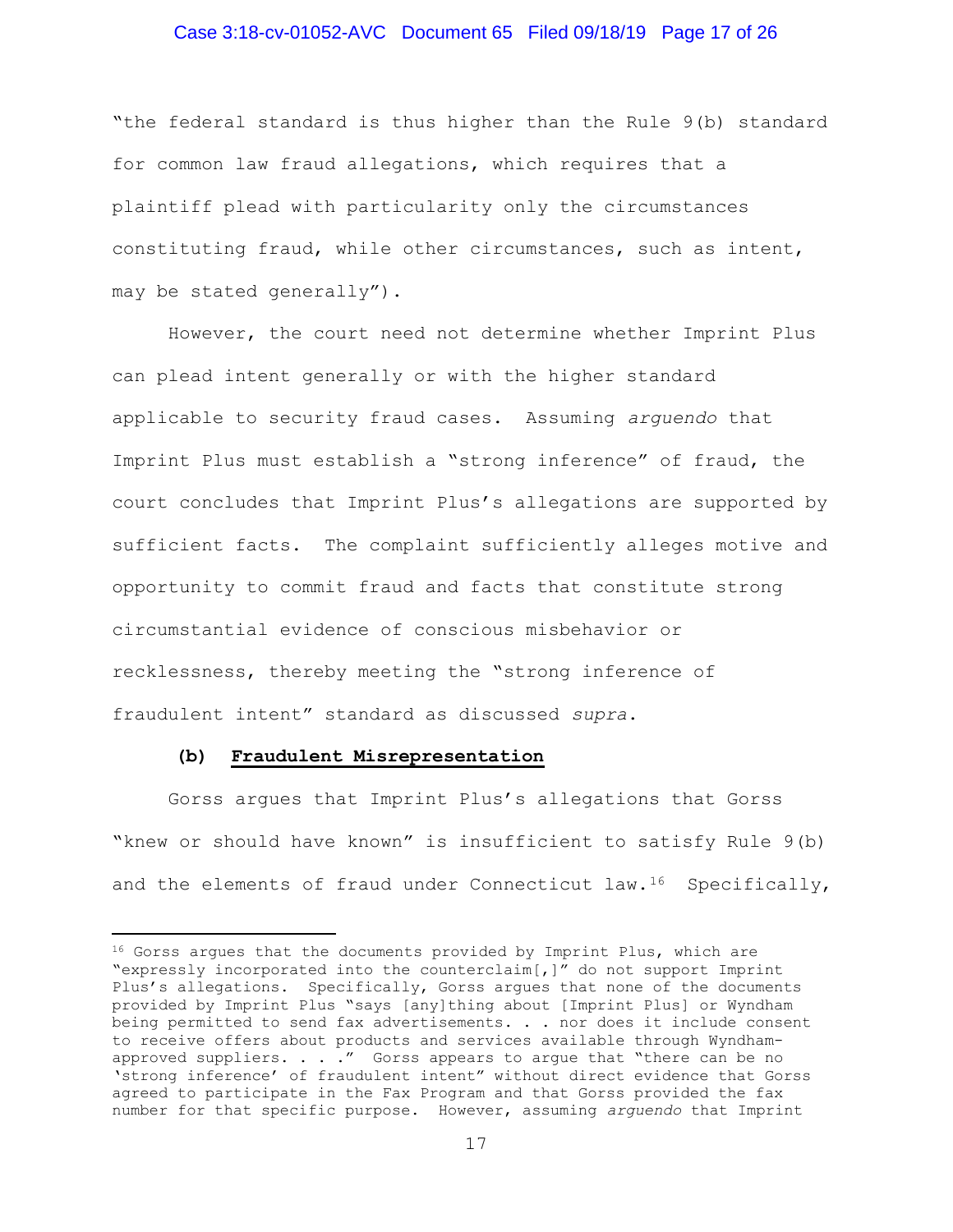## Case 3:18-cv-01052-AVC Document 65 Filed 09/18/19 Page 18 of 26

Gorss argues that there was no false statement of material fact and thus no showing of reasonable reliance because Imprint Plus does not allege that it has ever communicated with Gorss, that it was aware that Gorss provided their fax number to a Wyndham entity, or that Gorss did not "opt out" of fax advertisements. Gorss also makes numerous arguments that attempt to incorporate their claim under the TCPA into this motion to dismiss by arguing that Imprint Plus failed to show elements of a fraudulent misrepresentation claim due to its failure to meet provisions of the TCPA.<sup>17</sup>

Imprint Plus responds that it has pled extensive facts to establish each element of a fraudulent misrepresentation claim against Gorss.<sup>18</sup> Imprint also responds that Wyndham and Imprint

<sup>17</sup> For example, Gorss argues that Imprint Plus failed to show that there was consent or *prior express permission*. As defined in the TCPA, "[t]he term 'unsolicited advertisement' means any material advertising the commercial availability or quality of any property, goods, or services which is transmitted to any person without that person's prior express invitation or permission, in writing or otherwise." 47 U.S.C. § 227(a)(5) (emphasis added).

Plus must establish the higher standard, or "strong inference of fraudulent intent" applicable to security fraud cases, Imprint Plus would need to allege facts to show motive and opportunity to commit fraud, or facts that constitute strong *circumstantial* evidence of conscious misbehavior or recklessness. See Acito v. IMCERA Group, Inc., 47 F.3d 47 (2d Cir. 1995); Shields v. Citytrust Bancorp., 25 F.3d 1124 (2d Cir. 1998); Novak v. Kasaks,  $216$  F.3d 300, 307 (2d Cir. 2000). The court concludes that Imprint Plus has met the heightened standard.

 $18$  Specifically, Imprint Plus responds that it pled facts to show that: (1) Gorss made false material representations to Wyndham and Wyndham-approved suppliers that they wanted to receive fax advertising offers from approved suppliers, including Imprint Plus, to comply with Gorss Motels' branding obligations to Wyndham under the franchise agreement; (2) Gorss wanted to receive fax advertisements to comply with the system standards and "concealed the fact that they intended to collect the faxes [from Wyndham-approved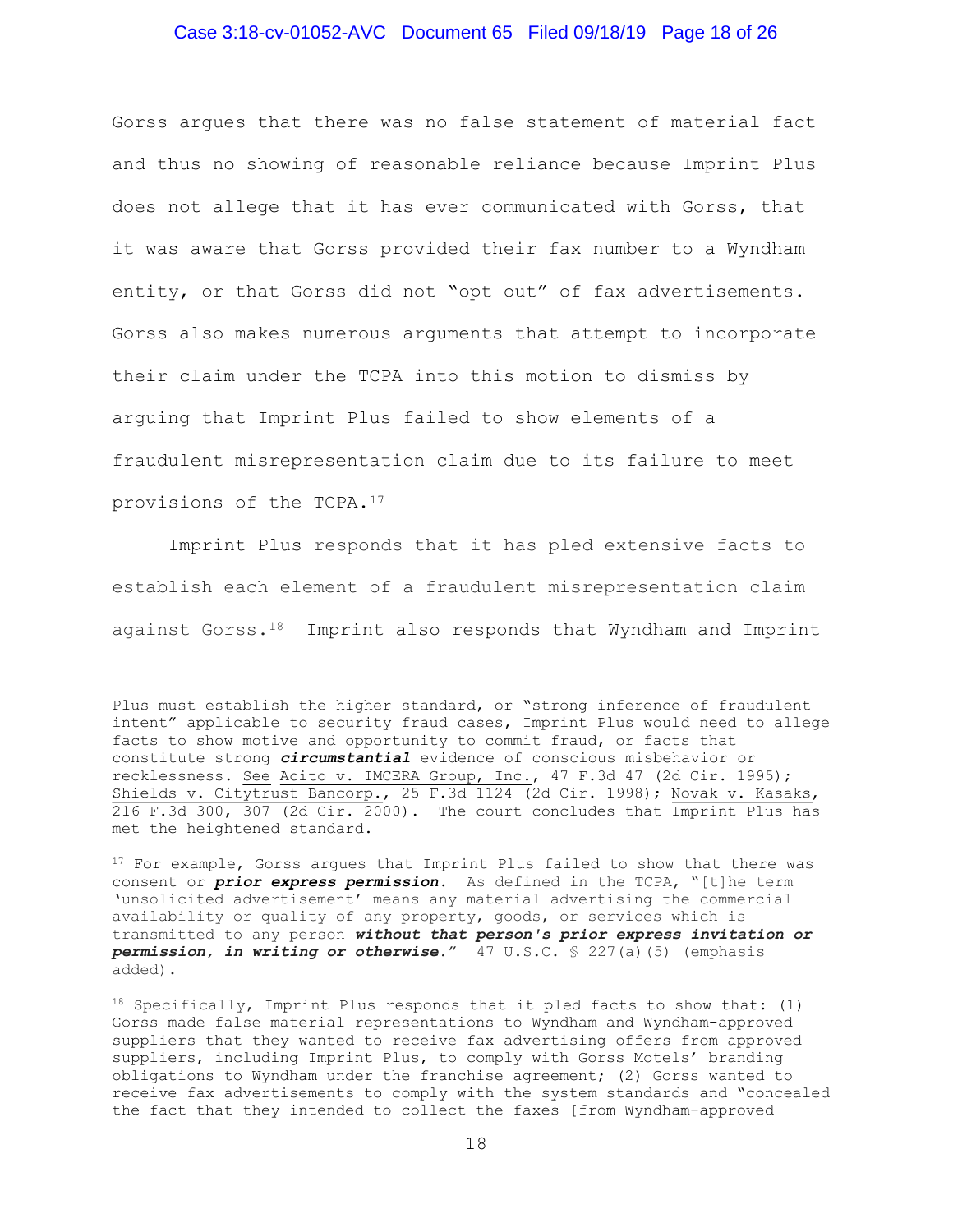#### Case 3:18-cv-01052-AVC Document 65 Filed 09/18/19 Page 19 of 26

Plus reasonably relied on the fact that Gorss provided their fax number for such purposes, failed to opt-out of the faxes, and never contacted Wyndham or Imprint Plus to indicate that they no longer wished to receive faxes. Imprint Plus states that, while Gorss "attempts to require it to allege elements of a TCPA claim-or lack thereof-in order to state a claim for fraudulent or negligent misrepresentation," this is inappropriate because its counterclaims "do not hinge on that result," since neither consent nor express permission are elements in either counterclaim.

"The essential elements of a cause of action [for] [fraudulent misrepresentation] are: (1) a false representation was made as a statement of fact; (2) it was untrue and known to be untrue by the party making it; (3) it was made to induce the other party to act upon it; and (4) the other party did so act upon the false representation to his injury." Phillips v. Phillips, 101 Conn.App. 65, 71 (2007) (citing Cadle Co. v. Ginsberg, 70 Conn.App. 748, 769, cert. denied, 262 Conn. 905, (2002) (internal quotation marks deleted)).

suppliers] for the sole purpose of manufacturing TCPA litigation" by continually providing their fax number without informing Wyndham that they did not want to receive faxes pursuant to the fax program; (3) Gorss made the false material representation to induce Wyndham and the approved suppliers to send fax advertisements about its products and services under the fax program; and (4) Wyndham and Imprint Plus actually and reasonably relied on the fact that Gorss was aware of the Wyndham-approved supplier program since 1988 when they signed the franchise agreement and then Steven Gorss reaffirmed his knowledge by signing the 2009 amendment and the 2014 franchise agreement.

÷,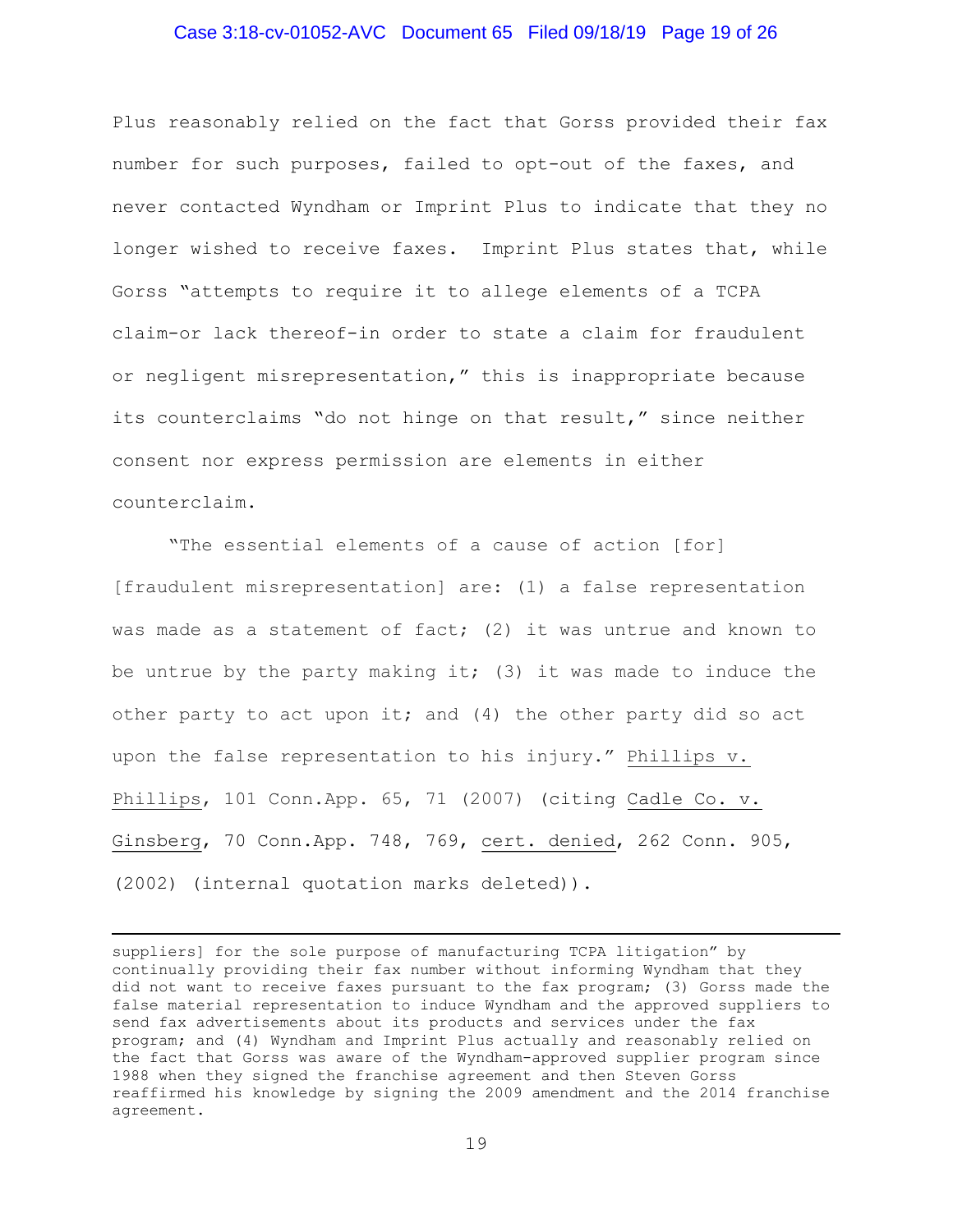## Case 3:18-cv-01052-AVC Document 65 Filed 09/18/19 Page 20 of 26

While Gorss argues that Imprint Plus's allegations that they "knew or should have known" is insufficient to show a strong inference of fraudulent intent, Imprint Plus did not solely rely on these allegations. Imprint Plus supported its allegations with facts regarding the circumstances constituting fraud.

Imprint Plus attached copies of franchise agreements signed by Steven Gorss, on behalf of Gorss Motels, and a representative from Wyndham to the complaint.<sup>19</sup> By signing the franchise agreements, Gorss agreed to abide by Wyndham's brand obligations by purchasing items approved by the Franchisor or from Wyndhamapproved vendors, including Imprint Plus. Imprint Plus further alleges that Wyndham had a fax program where it sent faxes that advertised the products and services of Wyndham-approved suppliers to franchisees that provided fax numbers, to help the franchisees comply with their brand obligations. Gorss provided their fax number to Wyndham on at least five different occasions and Gorss received fax advertisements from Wyndham about the products of Wyndham-approved providers.

Imprint Plus alleges that Gorss did not follow the opt out instructions on the faxes to stop receiving future faxes and

<sup>&</sup>lt;sup>19</sup> "Although a court considering a motion to dismiss for failure to state a claim is limited to the facts stated in the complaint, the complaint includes any written instrument attached to it as an exhibit and any statements or documents incorporated into it by reference." Paulemon v. Tobin, 30 F.3d 307, 308-9 (2d Cir. 1994) (citing Allen v. WestPoint-Pepperell, Inc., 945 F.2d 40, 44 (2d Cir. 1991).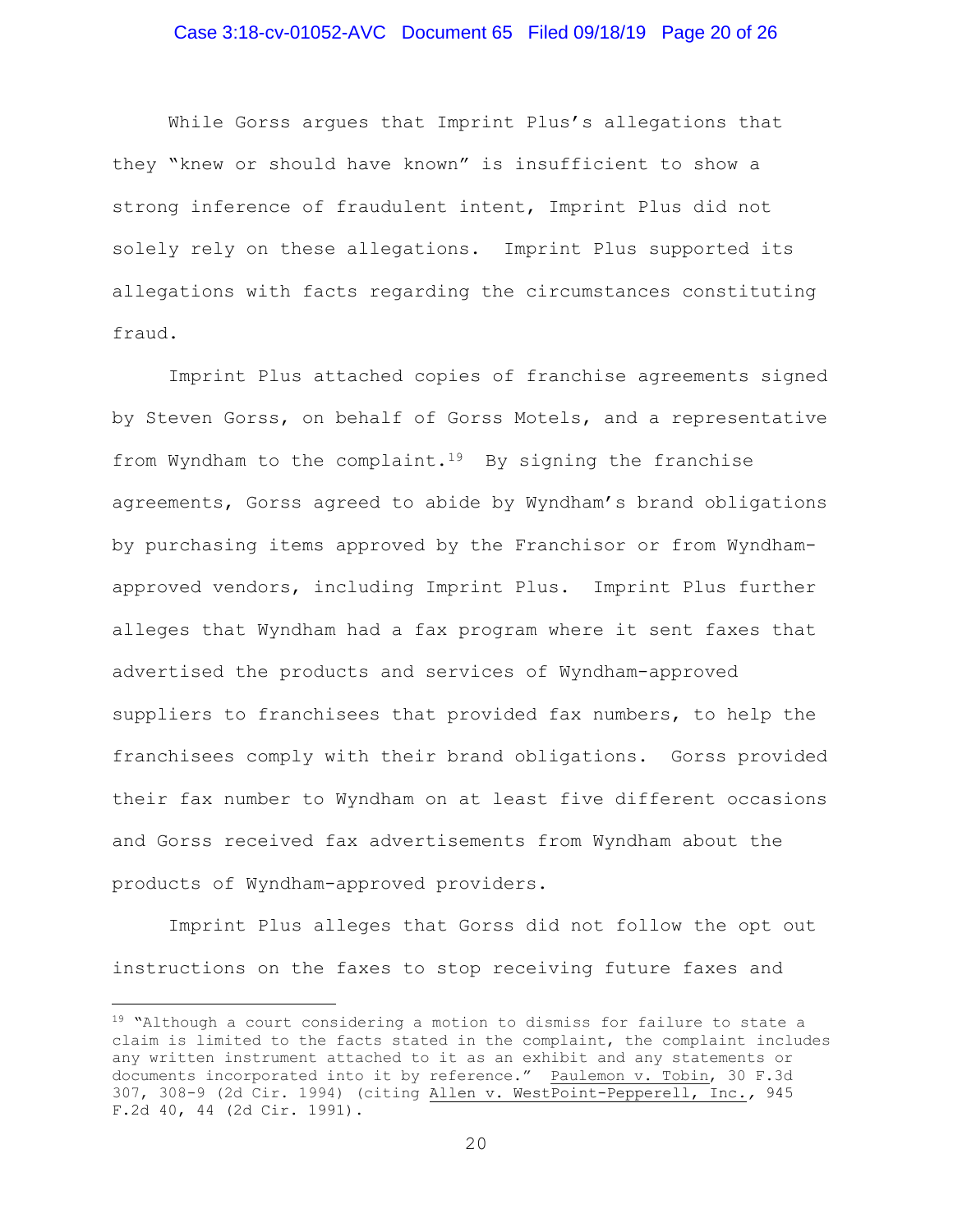## Case 3:18-cv-01052-AVC Document 65 Filed 09/18/19 Page 21 of 26

never contacted Wyndham to inform them that it did not want to receive faxes through its fax program, from Imprint Plus or other Wyndham-approved suppliers. Instead, beginning in 2010, Gorss consulted with their attorneys and began to regularly collect faxes from Wyndham-approved suppliers and send bundles of faxes to their attorneys "for the sole purpose of manufacturing TCPA claims." Indeed, Gorss did file TCPA claims against Imprint Plus and other Wyndham-approved suppliers.

Based on these facts, Imprint Plus alleges each time Gorss agreed to abide by the branding obligations, provided their fax number, failed to follow the opt-out instructions on the fax advertisement, and failed to contact Wyndham, Gorss made a false material representation that they welcomed receipt of the fax advertisements. Imprint Plus alleges that they did rely on Gorss Motels' false representations, thereby causing the May 16, 2016 fax to be sent, resulting in damages and diminished goodwill between Imprint Plus and Wyndham.

While Gorss makes numerous arguments<sup>20</sup> that attempt to incorporate the elements of a TCPA claim into this motion to

<sup>20</sup> Specifically, Gorss argues that: 1) there is no false statement of material fact because the provision of a fax number was not enough to show consent to receive faxes or *prior express permission*; 2) the defendants are taking their affirmative defense of *prior express permission*, on which they bear the burden of proof, and impermissibly converting it into a counterclaim for fraud/negligent misrepresentation; 3) the permission provided to Wyndham cannot be derivatively relied upon by the defendants under 47 C.F.R.  $641200(f)(10)$ ; and 4) there is no duty to "opt out" of the faxes or duty to call the sender of fax advertisements and ask them to stop before filing suit under the TCPA.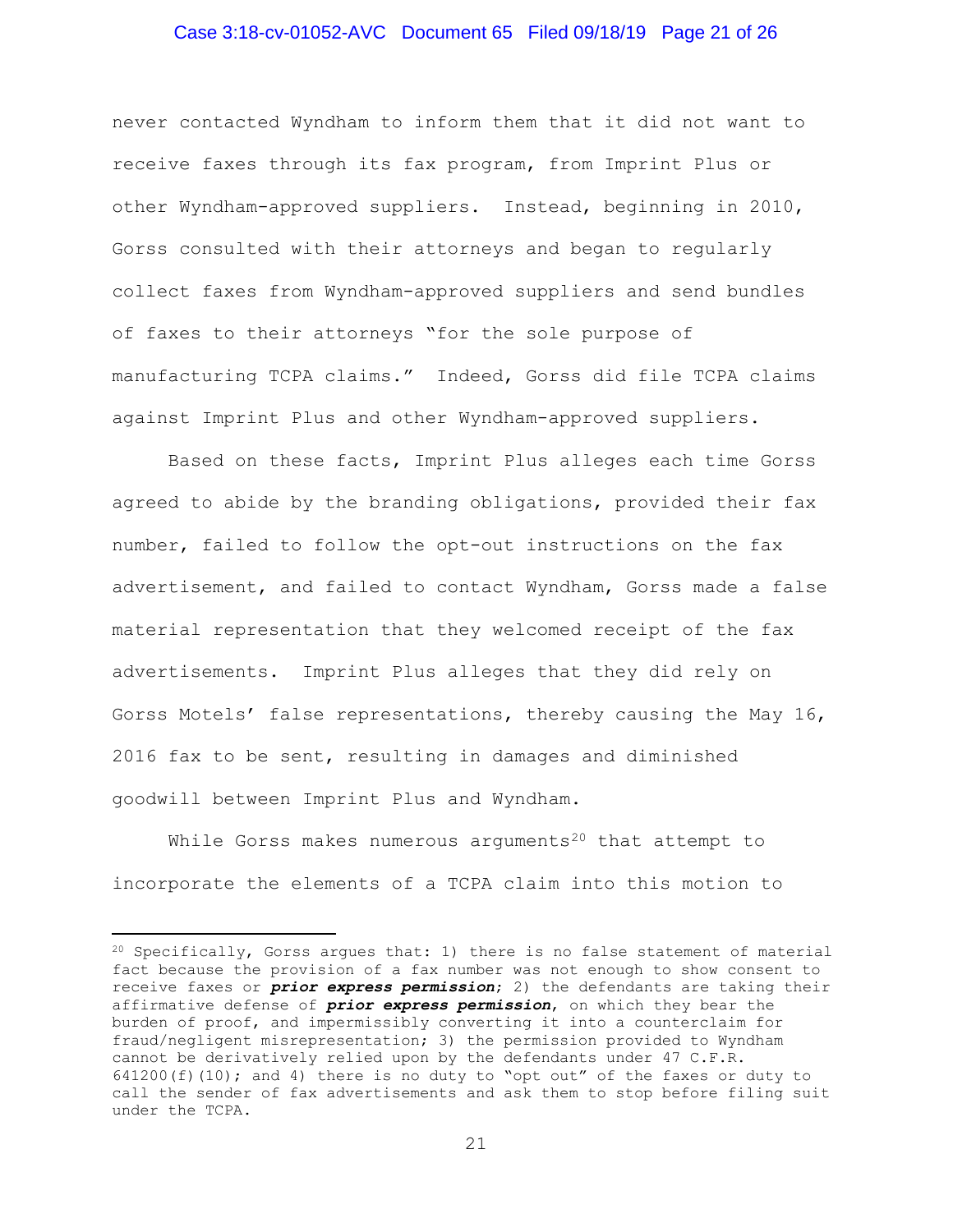## Case 3:18-cv-01052-AVC Document 65 Filed 09/18/19 Page 22 of 26

dismiss, as noted by Imprint Plus, its counterclaims for fraudulent and/or negligent misrepresentation do not hinge on the results of Gorss's TCPA cause of action.<sup>21</sup> The term "unsolicited advertisement" in the TCPA, is defined as "any material advertising the commercial availability or quality of any property, goods, or services which is transmitted to any person without that person's prior express invitation or permission, in writing or otherwise."  $47 \text{ U.S.C.} \$ 227(a)(5)$ (emphasis added). However, Imprint Plus does not have to show consent or prior express permission, as defined in the TCPA, because neither consent nor express permission are elements in either counterclaim. Further, the burden of proof in a TCPA claim is irrelevant in a claim for fraudulent or negligent misrepresentation under common law. Also, whether there is a duty to "opt out" of the faxes before filing suit under the TCPA is unrelated to Imprint Plus's counterclaims. The court concludes that Imprint Plus alleged sufficient facts to support its allegation that Gorss's failure to either follow the opt-out instructions on the fax advertisements or call Wyndham to notify them that they no longer wanted to participate in the Fax Program was done to induce Wyndham and its approved suppliers to

÷,

 $21$  Imprint Plus reiterates that the fact that it separately moved for judgment on the pleadings in Gorss's TCPA claim "has no bearing on whether [it] has stated a claim for fraudulent and/or negligent misrepresentation. The court agrees.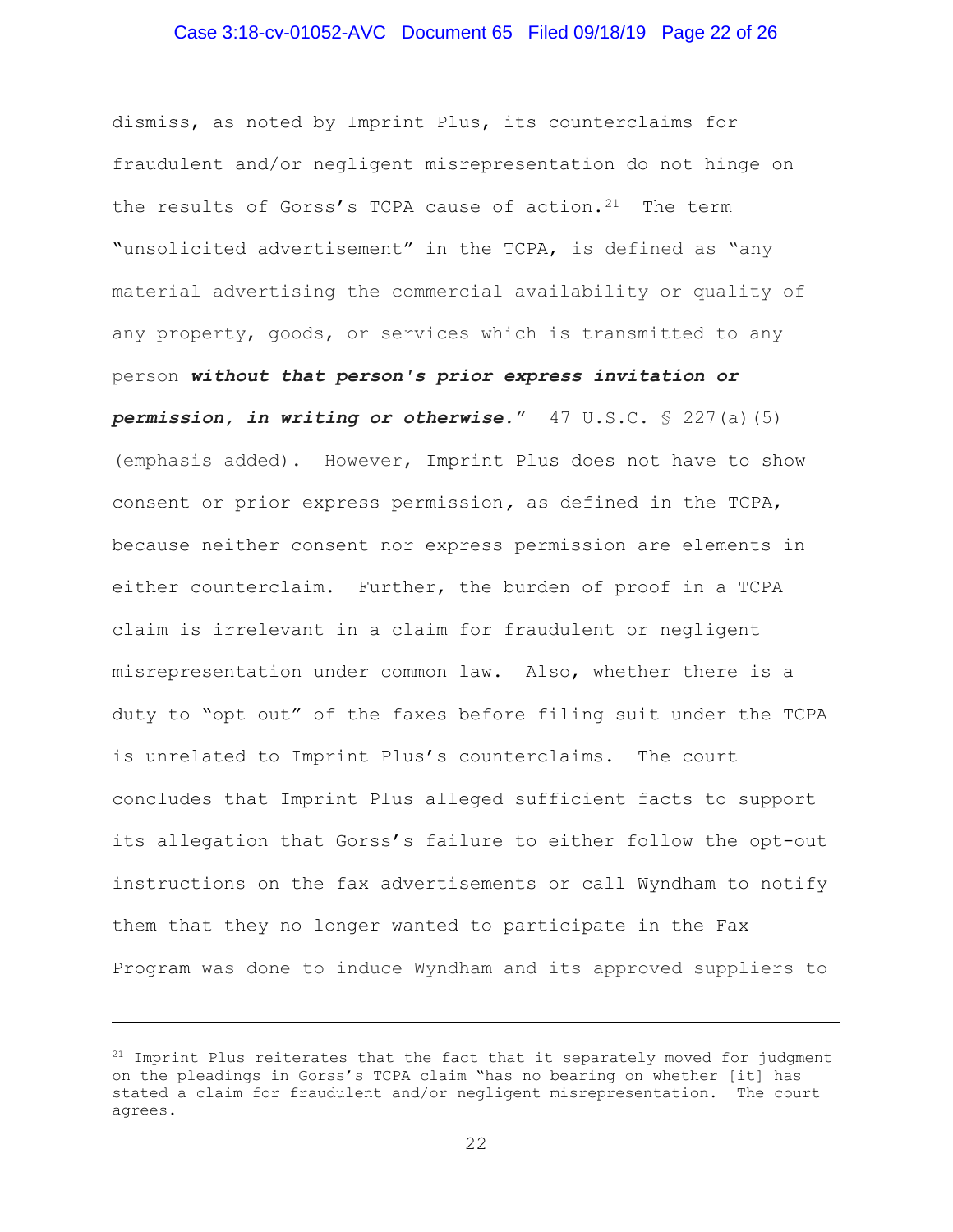## Case 3:18-cv-01052-AVC Document 65 Filed 09/18/19 Page 23 of 26

continue to send fax advertisements related to Gorss's branding obligations.

Finally, Gorss argues that because no statement of any kind was made to Imprint Plus directly, Imprint Plus is precluded from showing reasonable reliance because Imprint Plus is "essentially alleging claims on behalf of a Wyndham entity, but [it] lack[s] standing to assert such a claim on behalf of Wyndham." In so far as Gorss is arguing that neither an established business relationship ("EBR") nor prior express permission can be transferred under the FCC regulations, the court concludes that these terms under the FCC regulations are not relevant to these counterclaims. The court concludes that the Imprint Plus provided sufficient facts to support its allegation that it "did so act upon the false representation to its injury."<sup>22</sup>

Accepting the facts alleged in the counterclaim as true, as the court must at this early stage of the pleadings, and drawing all reasonable inferences in favor of Imprint Plus, the court concludes that Imprint Plus has stated a claim for relief that is plausible on its face because the court can reasonably infer that Gorss is liable for the misconduct alleged. See Ashcroft

<sup>&</sup>lt;sup>22</sup> Imprint Plus provided sufficient facts to support their allegation that they relied on their World-Wide Sourcing Agreement with Wyndham and Gorss' representation that they agreed to participate in the Fax Program.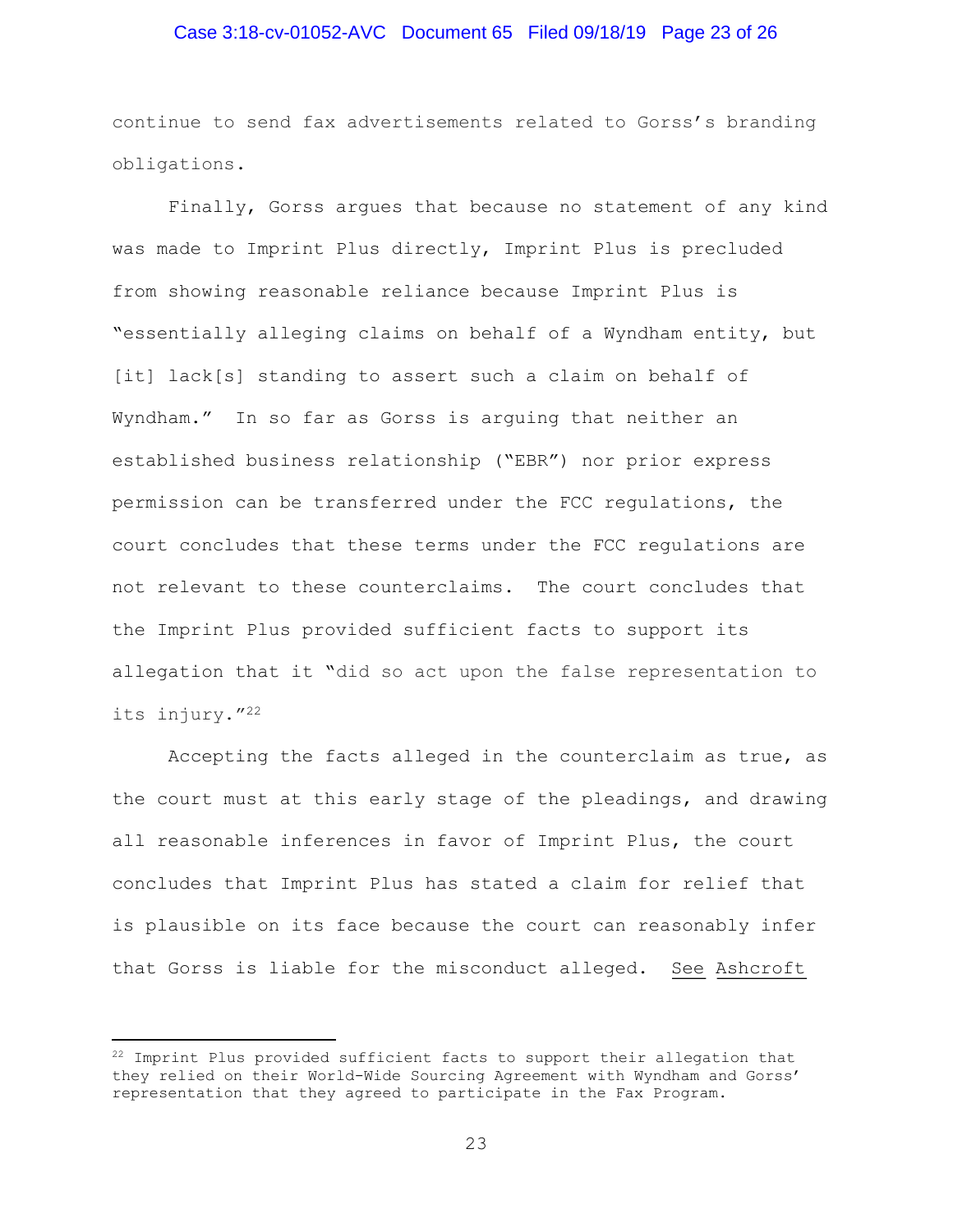v. Iqbal, 556 U.S. 662, 678 (2009) (quoting Bell Atlantic Corp. v. Twombly, 550 U.S. 544, 570 (2007)).

Therefore, based on the foregoing, Gorss's motion to dismiss the defendants' fraudulent misrepresentation counterclaim is denied.

#### (c) Negligent Misrepresentation

Gorss argues that Imprint Plus failed to meet the elements of a negligent misrepresentation claim. Specifically, Gorss argues that Imprint Plus failed to plead sufficient facts to support their allegations that Gorss "knew or should have known" that their representation was false and to establish reasonable reliance on the misrepresentation.<sup>23</sup>

Imprint Plus responds that they pled sufficient facts to establish the elements of a negligent misrepresentation claim. Specifically, Imprint Plus responds that it pled each element of negligent misrepresentation with sufficient particularity to satisfy even the Rule 9(b) standard.

The Connecticut supreme court "has long recognized liability for negligent misrepresentation. . . . [E]ven an innocent misrepresentation of fact may be actionable if the declarant has the means of knowing, ought to know, or has the duty of knowing the truth. . . . Traditionally, an action for

<sup>&</sup>lt;sup>23</sup> Gorss further argues that Rule 9(b) has been consistently applied to claims for negligent misrepresentation, as well as fraud and Imprint Plus failed to meet that standard. The court previously addressed this argument.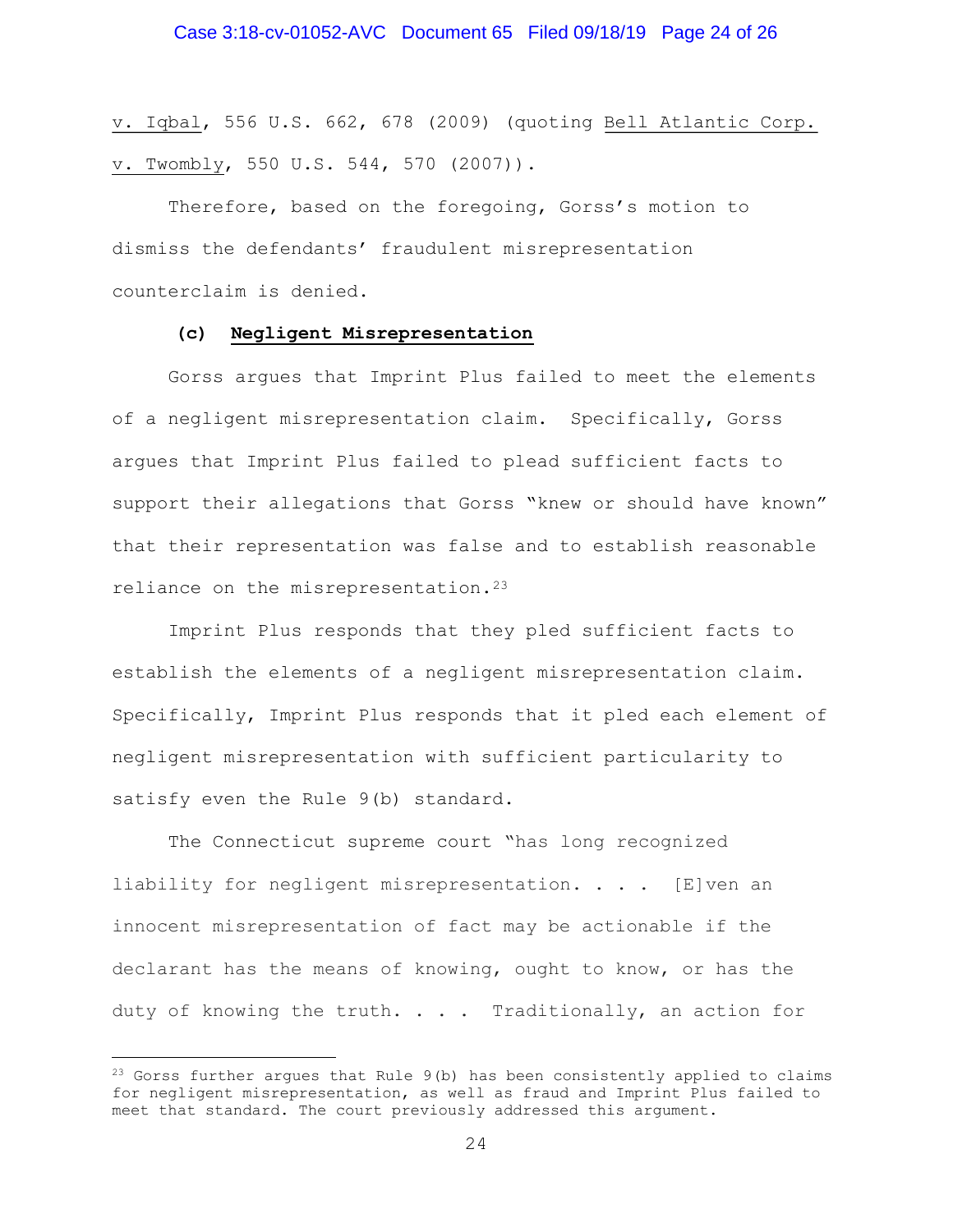## Case 3:18-cv-01052-AVC Document 65 Filed 09/18/19 Page 25 of 26

negligent misrepresentation requires the plaintiff to establish (1) that the defendant made a misrepresentation of fact (2) that the defendant knew or should have known was false, and (3) that the plaintiff reasonably relied on the misrepresentation, and (4) suffered pecuniary harm as a result. . . ." Coppola Const. Co., Inc v. Hoffman Enterprises Ltd. Partnership, 309 Conn. 342, 486-7 (2013) (citations omitted, internal quotation marks omitted).

Based on the factual allegations discussed in the previous section, the court concludes that Imprint Plus provided sufficient facts to support its allegations that each time Gorss agreed to abide by the branding obligations, provided their fax number, failed to follow the opt-out instructions on the fax advertisement, and failed to contact Wyndham, Gorss made a false material representation that they welcomed receipt of the fax advertisements. Imprint Plus alleges that they did rely on Gorss Motels' false representations which caused the May 16, 2016 fax to be sent to Gorss and resulted in damages and diminished goodwill between Imprint Plus and Wyndham.

Accepting the facts alleged in the counterclaim as true and drawing all reasonable inferences in favor of Imprint Plus, the court concludes that Imprint Plus also stated a claim for relief that is plausible on its face because the court can reasonably